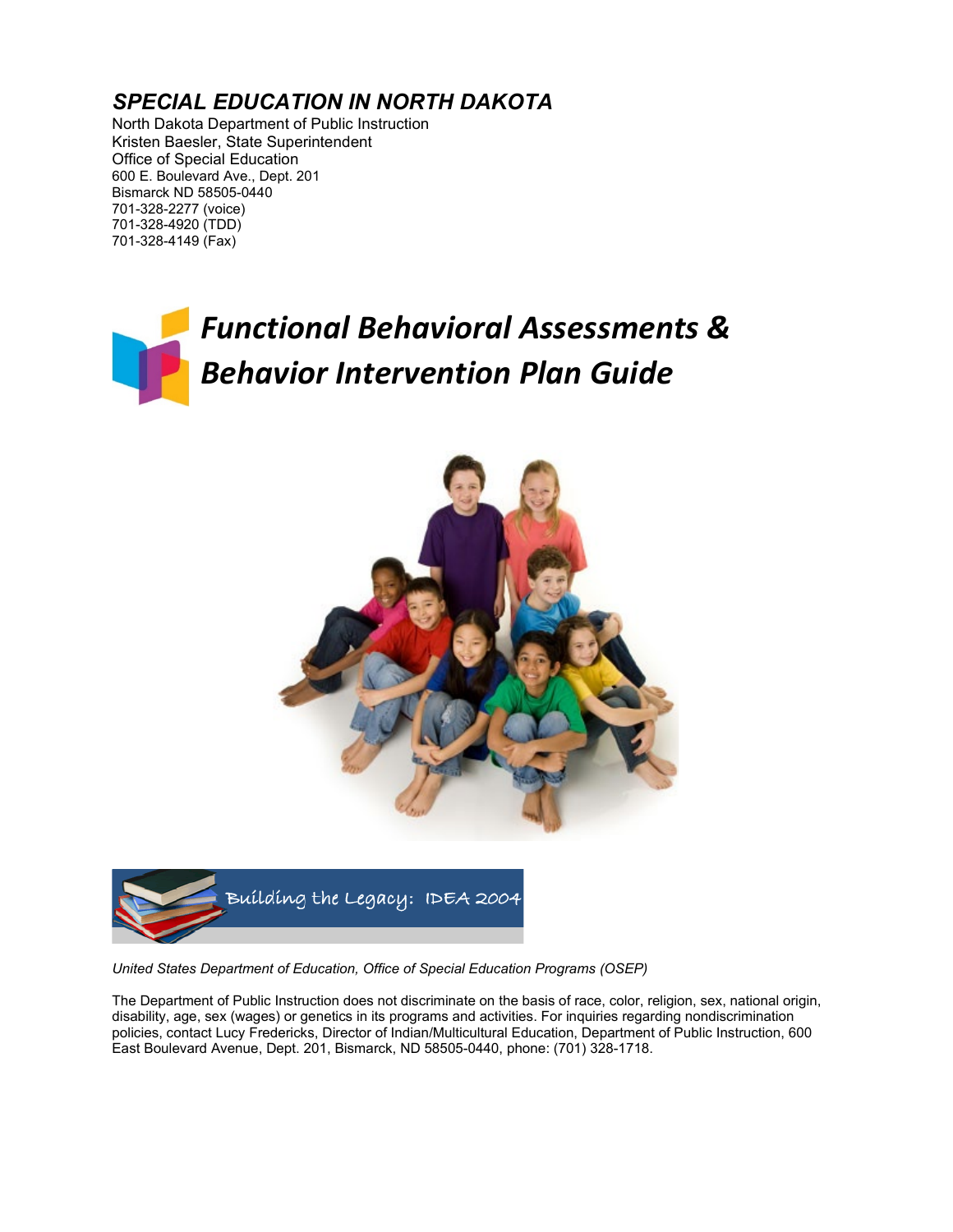### Contents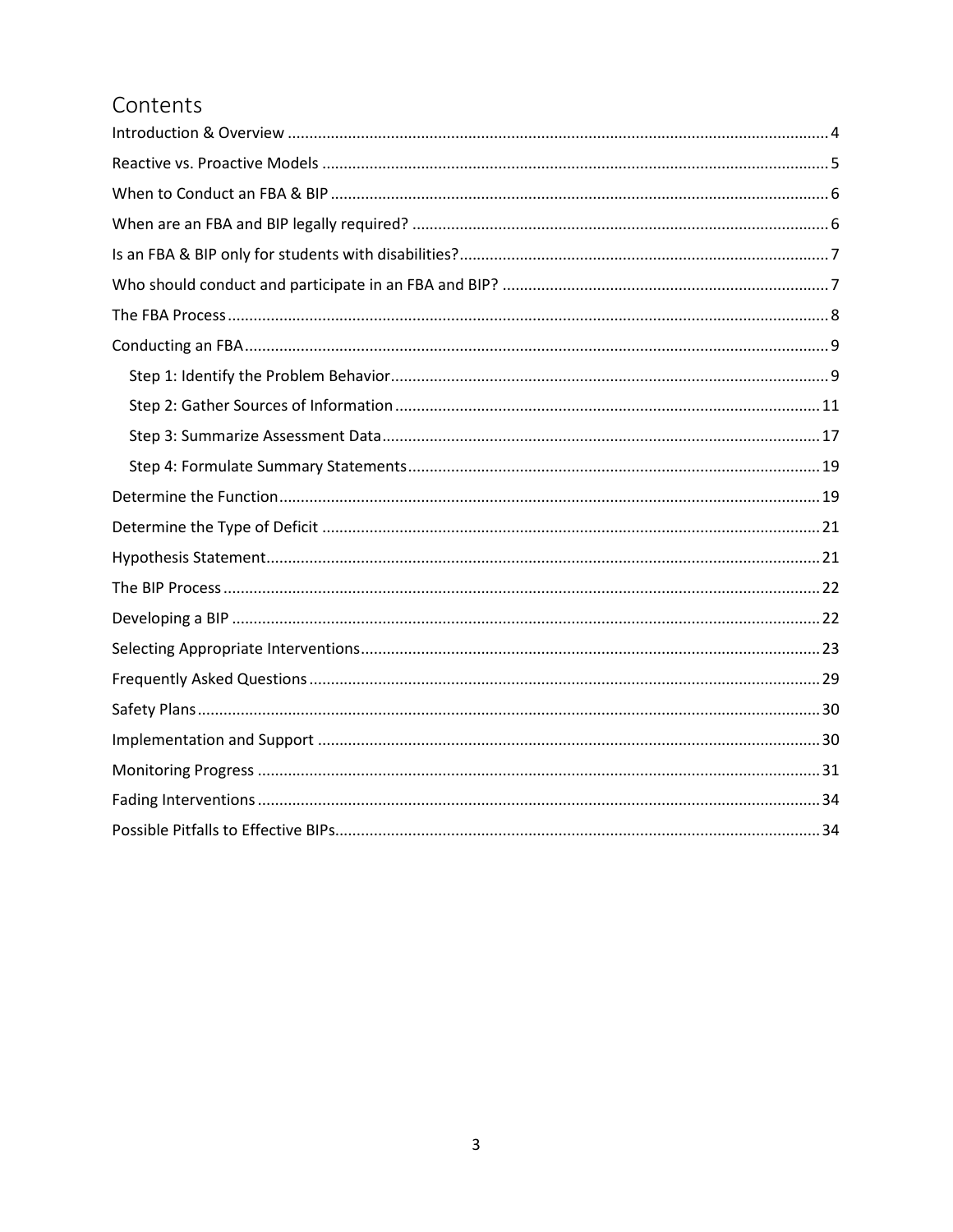## <span id="page-2-0"></span>*Introduction & Overview*

### **Purpose of This Document**

This document provides guidelines to assist in completing a Functional Behavioral Assessment and writing a Behavioral Intervention Plan using requirements set forth by the Individuals with Disabilities Education Act (IDEA 2004). A North Dakota workgroup examined the literature to identify critical issues and to provide recommendations relating to proactively addressing the needs of students with behavioral challenges. This document provides the information, tools, forms, and examples that will allow educators to conduct a Functional Behavioral Assessment (FBA) in various settings and develop a Behavior Intervention Plan (BIP) for the student that appropriately addresses problem behaviors.

The document represents a combination of current literature and best practice in the use of FBAs and BIPs. The material comes from local, state, and national resources. Much of this guide was adapted from a copyright-free document prepared by The Center for Effective Collaboration and Practice.

### **What is a Functional Behavioral Assessment?**

A Functional Behavioral Assessment (FBA) is a comprehensive and individualized, problemsolving process that addresses challenging behavior. It incorporates a variety of techniques and strategies to gather information as a means of understanding the specific reasons for the student's problem behavior and how a student's behavior relates to or is affected by his/her environment. An FBA looks beyond the form of the behavior (i.e., what the behavior looks or sounds like), and focuses on identifying what causes and maintains the behavior (i.e., the function). This type of assessment leads the observer beyond the "symptom" (the behavior) to the student's underlying motivation (escape, avoid, or gain something).

An FBA is complete when four main outcomes are achieved:

- 1. A clear description of the problem behavior is provided.
- 2. Identification of the events, times, and situations that predict when the problem behaviors will and will not occur is listed.
- 3. Identification of the consequences that maintain the problem behaviors are included.
- 4. One or more summary statements or hypotheses has been developed.

These outcomes should provide a confident prediction of the conditions in which the problem behavior is likely to occur and not occur. When there is agreement about the factors that appear to maintain the problem behavior, a BIP should be developed to be used by the teachers and support staff in that student's educational setting.

### **What is a Behavior Intervention Plan?**

A Behavior Intervention Plan (BIP) is a specific plan of action that designs effective positive behavior interventions to teach the student more acceptable behavior(s) to replace the inappropriate behavior. When a BIP is implemented, progress monitoring (data collection)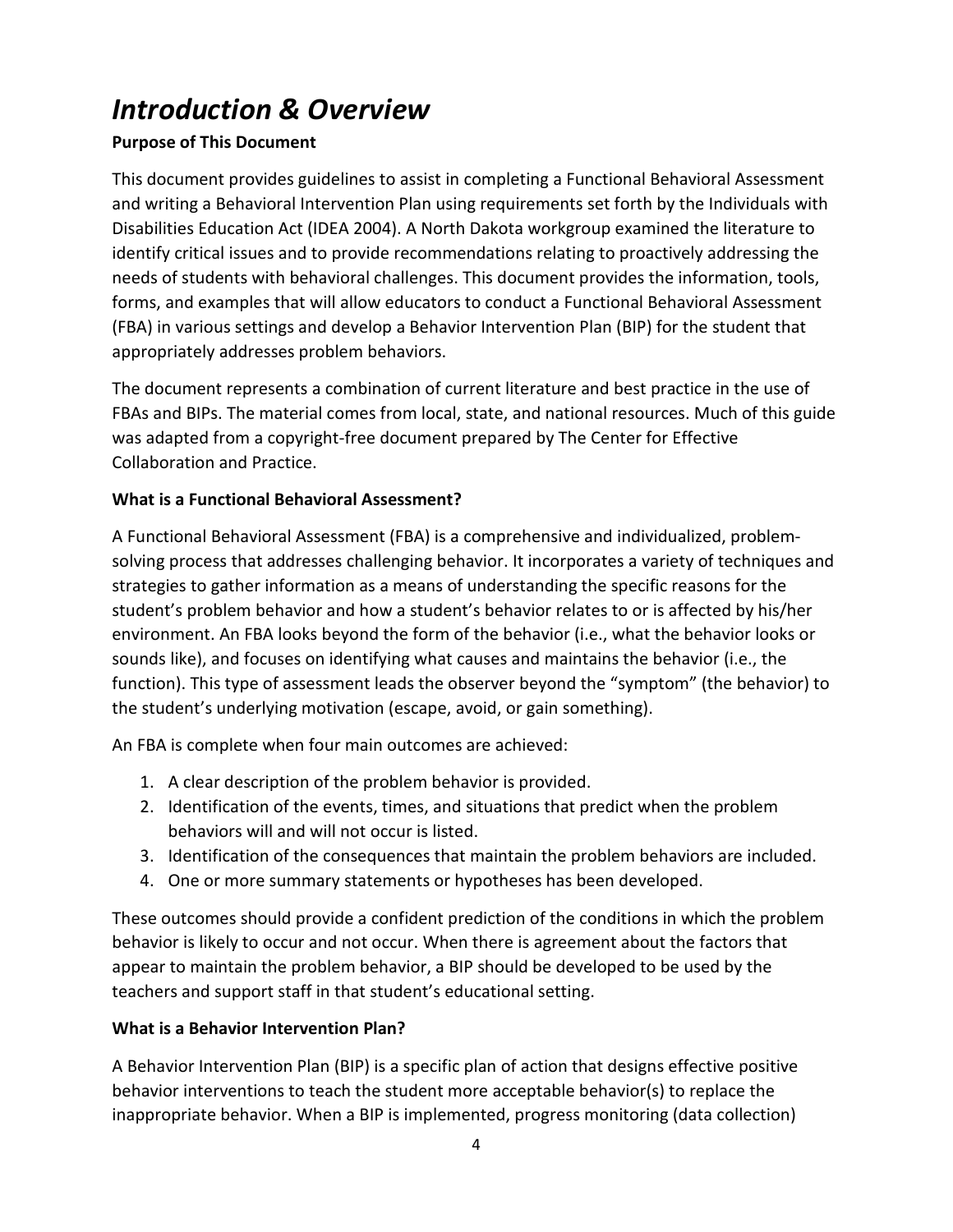occurs to determine if there are reductions in the inappropriate behavior(s) and increases in the appropriate behavior(s). In order to develop a more effective and efficient behavior intervention plan, we must use the information from the FBA that describes when, where, and why problem behavior occurs. Intervention plans based on an understanding of "why" a student engages in problem behavior are extremely useful in addressing a wide range of problem behaviors.

If interventions are developed without a functional assessment, they may make a problem behavior worse. A functional assessment not only helps us develop effective intervention plans, but it also helps us avoid providing ineffective interventions.

### <span id="page-3-0"></span>*Reactive vs. Proactive Models*

### **The Reactive and Punitive Model**

Often, when a student's behavior disrupts classroom instruction, it results in either removing the student from the environment (school or classroom) or providing strong negative consequences to the student (detention, suspension, etc.). The traditional response to challenging behavior tends to be a more reactive and punitive discipline model. That is, educators focus on applying negative or punitive consequences in order to make the student stop engaging in a problem behavior. This type of reactive approach tends to focus on a student's inappropriate, undesirable behaviors more than their appropriate behaviors.

This traditional discipline model assumes that students should know how to behave appropriately, that they willingly choose to engage in problem behavior, and that external controls are necessary to prevent these behaviors from occurring again. However, this model fails to teach the student acceptable behaviors that are expected and appropriate. Even though the student may respond to the negative consequences at that moment, the effects are typically short-term. Relying on the reactive and punitive model can exacerbate challenging behavior in many students. For example, if a student engages in a problem behavior to get out of doing an academic task, then discipline that involves removing the student from the situation provides the result that the student was anticipating (i.e., not having to complete the academic task). Although the intention is not to reinforce or strengthen the problem behavior, the use of a reactive and punitive discipline model can produce these unfortunate results.

### **The Proactive and Instructional Model**

The proactive and instructional model focuses on recognizing and reinforcing the appropriate behaviors that the student exhibits. The occurrence of inappropriate behavior is recognized as a need to teach appropriate behavior.

Teaching appropriate behavior is especially important if students do not know the appropriate behavior that is expected of them in certain settings or circumstances. The proactive and instructional model assumes that students who produce challenging behavior should be taught more productive replacement behaviors rather than referred to other services or removal from the environment. This means that educators teach the students the skills expected of them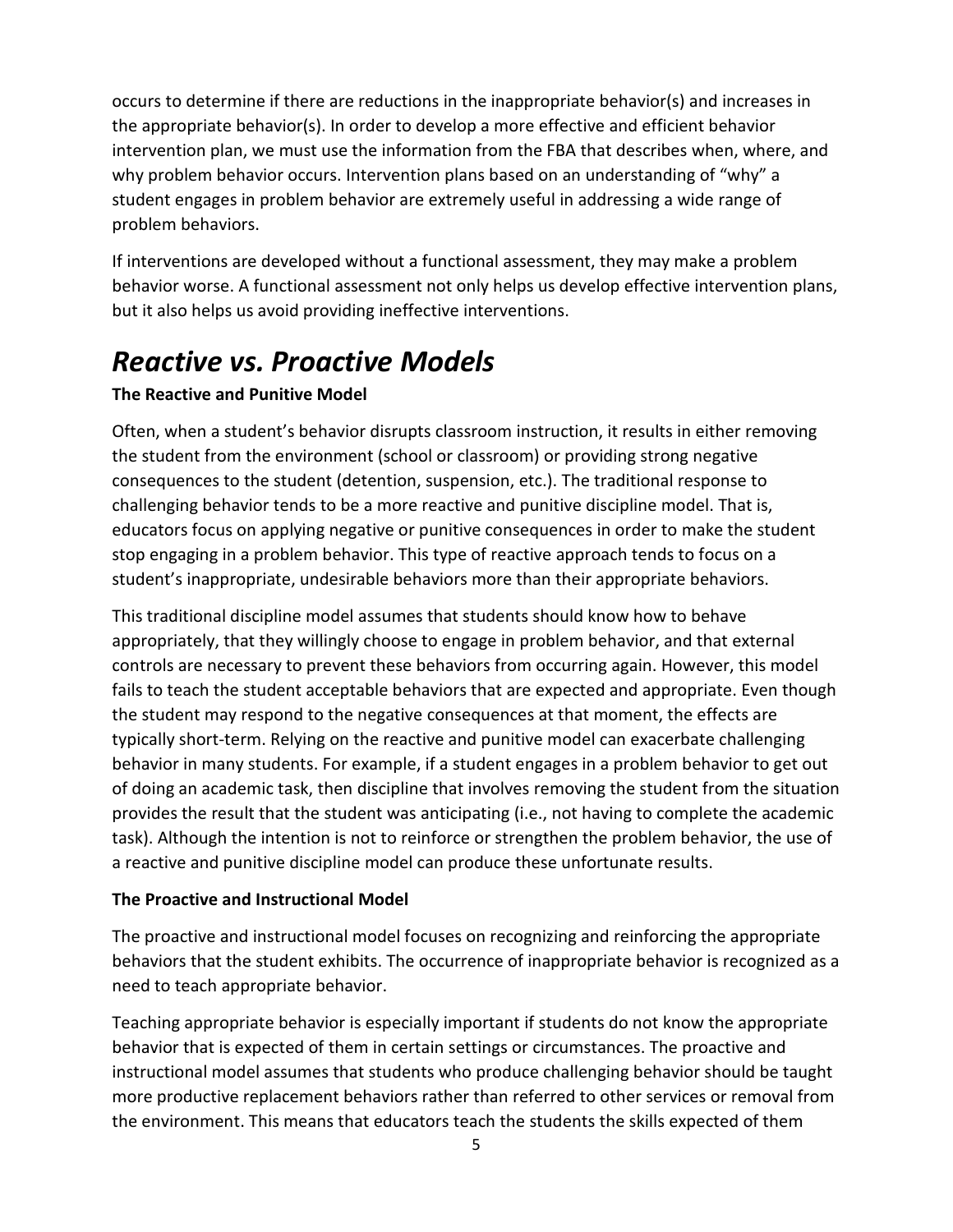rather than punish students for their skill deficits. In addition, this model of addressing behavior involves assessing and identifying the reason why the student engages in challenging behaviors.

## <span id="page-4-0"></span>*When to Conduct an FBA & BIP*

The Individuals with Disabilities Education Act (IDEA) states, a BIP should be completed when a student's behavior is sufficiently disruptive that it interferes with his or her learning or the learning of others. It is best practice to complete a BIP before a behavior escalates to a point where discipline procedures such as suspension and expulsion are used. The IDEA does not require that an FBA be completed before writing a BIP. However, in order to provide a Free and Appropriate Public Education (FAPE) the team needs to write a BIP based on data collected through an evaluation process. It is best practice to do this by completing an FBA.

Most teachers recognize that many discipline problems can be resolved by consistently applying standard classroom management strategies. Strategies proven to be effective include teaching students how to comply with well-defined classroom rules and expectations, providing students more structure in lessons, implementing classroom reward systems, making strategic seating assignments, and posting a class schedule. These proactive procedures can sometimes even alleviate the need for teachers to require more intensive support. School personnel generally should introduce one or more classroom and/or individualized interventions before seeking to initiate the more complex, and often time-consuming, process of an FBA. A formal assessment usually is reserved for serious, recurring problems that do not readily respond to intervention strategies, or classroom management techniques and impede a student's learning, or are ongoing.

## <span id="page-4-1"></span>*When are an FBA and BIP legally required?*

When a child's behavior impedes the child's learning or that of others, the IEP team must consider the use of positive behavioral interventions and supports, and other strategies, to address that behavior (IDEA 34 CFR §300.320(a)(2)(i)). The child's IEP may include modifications in his or her program, support for his or her teachers, and any related services necessary to achieve those behavioral goals (IDEA 34 CFR §300.320(a)(4)). If the child requires a BIP to improve learning and socialization, the BIP can be included in the IEP and aligned with the goals in the IEP.

An FBA and BIP are required if the IEP team completes a Manifestation Determination Review and determines the student's behavior is a manifestation of his/her disability. 34 CFR 300.530 (f).

If it is determined that the student's behavior is not a manifestation of their disability the IDEA states that as appropriate an FBA and BIP should be completed and modifications should be put in place to try and prevent the behavioral violation from reoccurring. 34 CFR 300.530(d)(1)(ii). Further guidance on when this is required can be found in the North Dakota Department of Public Instruction (NDDPI) [IDEA Discipline Regulations for Students with Disabilities](https://www.nd.gov/dpi/sites/www/files/documents/SpeEd/Guidelines/Discipline%20Policy%20Paper%206-19.pdf) Policy [Paper.](https://www.nd.gov/dpi/sites/www/files/documents/SpeEd/Guidelines/Discipline%20Policy%20Paper%206-19.pdf)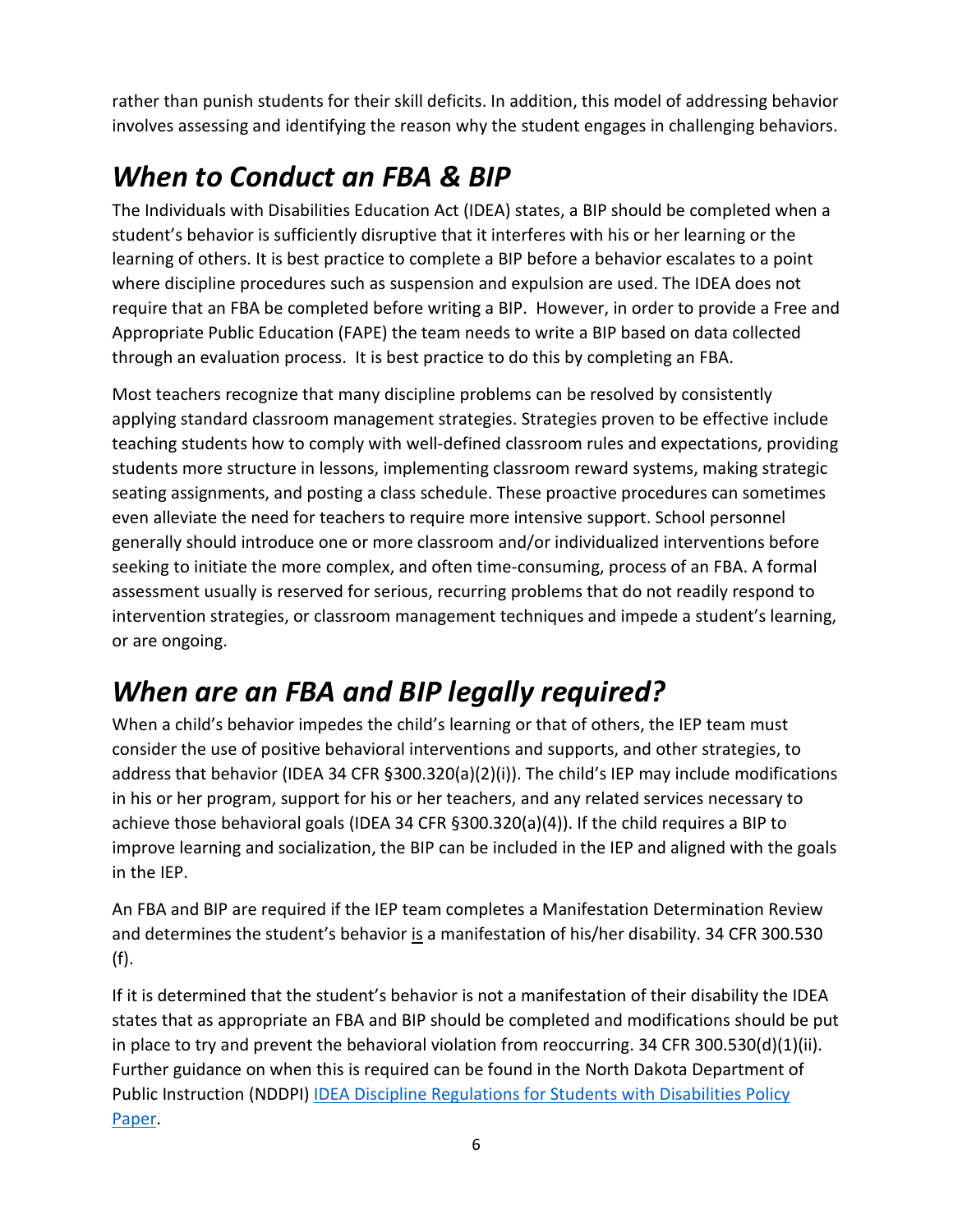## <span id="page-5-0"></span>*Is an FBA & BIP only for students with disabilities?*

This guide provides comprehensive information and guidance for ensuring that procedures for students identified as having disabilities under IDEA are carried out with compliance with federal laws and regulations. Although there are legal circumstances in which a BIP must be conducted (for students on an Individual Education Program (IEP) or Section 504 plan), there is nothing in the law that prevents a team from concluding that an FBA and BIP are appropriate supports for any student. Best practices suggest that an FBA be conducted for any student whenever behavior appears to be significantly interfering with the learning process and well before behaviors reach crisis proportions. All students can benefit from the use of consistent positive behavior interventions and supports.

## <span id="page-5-1"></span>*Who should conduct and participate in an FBA and BIP?*

Persons responsible for conducting the FBA will vary from school to school, depending on the supports available at the school. To coordinate with the effort, each school should have a minimum of one (preferred two) individual(s) available to serve as school-based FBA facilitator(s). The facilitator(s) should have knowledge and experience conducting an FBA. They will aid and support the IEP team members during the FBA process. However, a facilitator(s) is no more responsible for the evaluation and implementation than any other team member.

With training and support, many components of the assessment can be conducted by individuals on the student's team. Personnel who may be able to fill this role at varying levels of expertise may include special education or general education teachers, guidance counselors, school psychologists, intervention specialists, school administrators, and behavior analysts. Some behavioral assessment procedures, such as standardized tests or experimental functional analysis, may require an individual with specific training (e.g., behavior analyst or school psychologist). Although only certain members of the team may have the training to conduct the FBA, anyone who knows the student or has direct knowledge of the situation and/or is a direct contributor to the situation should participate in providing information for the FBA. These participants may include the teacher(s), guidance counselor, bus driver, school psychologist, intervention specialist, and administrator(s). The parent (and the student, as appropriate) should be included in the FBA process.

The development of the BIP occurs as a result of a team process and subsequently becomes an integral part of the student's IEP. Developing an appropriate BIP requires collaborative effort for a successful outcome including the classroom teacher(s), administrative support, parent/guardian, student (if appropriate), and others who know the student best and who will be involved with the implementation of the plan.

As with the FBA, the team approach is not a group of people who meet to complete required forms. A team approach is a problem-solving process that requires shared responsibility for the solution of the problem. Lack of improvement should be a cue for adjustment and revision, not a reason to abandon effort or refer the student elsewhere for assistance. With a BIP, one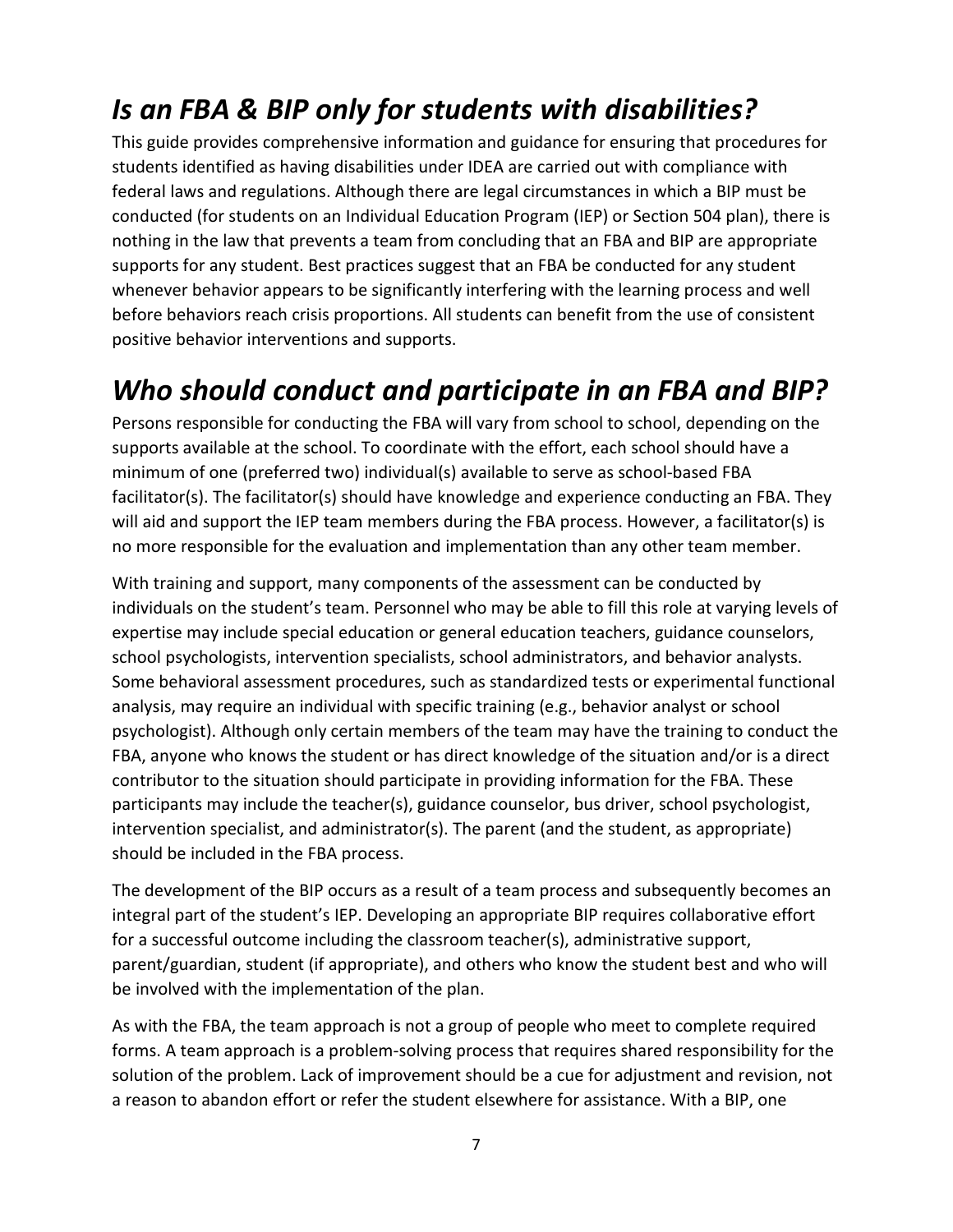should expect that preliminary interventions will need revision and that lack of success can provide essential information about the behavior and its function.

Persons responsible for implementing the BIP will vary according to the student's needs and the supports available at the school. When developing the BIP, the team will determine the persons responsible for implementing and monitoring the BIP. Participants usually include the teacher(s), intervention specialist, and support staff that interacts with the student daily. However, the team may want to consider training other participants, such as the guidance counselor, bus driver, cafeteria staff, parents, and administrator(s). The parent/guardian at home should also be significantly involved with the implementation of the BIP, as the connection between school interventions and home support can help ensure the student's behavioral success.

### <span id="page-6-0"></span>*The FBA Process*

### **Form of Behavior VS. Function of Behavior**

All behavior serves a specific function, or purpose. Students learn to behave in ways that satisfy a need or that result in a desired outcome or "pay-off". Although the form of the behavior (i.e., what the behavior looks like or sounds like) among many students may be similar, the purpose or "function", of the behavior may be very different. For example, Heather and Terri both make inappropriate comments to the teacher. However, Heather is seeking peer attention while Terri is trying to escape. Even though both students engage in the same behavior, the behavior serves a different function for each student. Only focusing on what the behavior looks or sounds like, will not help identify the underlying cause(s) of the student's behavior.

### **Don't Blame the Function!**

It is okay for the students to experience certain emotions and feelings; however, the behavior they choose to use as a means of expressing those feelings may not always be appropriate. For example, Tyler might be angry he cannot sit with his friends during lunch. The anger is an appropriate feeling, but the behavior of swearing and throwing his lunch tray is not an appropriate behavior to express that feeling. In addition, the function of the behavior might be appropriate, but the behavior exhibited by the student to achieve the "pay off" could be inappropriate. For example, volunteering for a class project and talking back to the teacher may serve the same function (i.e., gain attention from adults), yet, the behaviors that are involved with volunteering are typically considered more appropriate than those that are involved with talking back.

### **Is an FBA considered an evaluation?**

An FBA is generally understood to be an individualized evaluation of a child in accordance with IDEA (34 CFR §300.301 through 300.311) to assist in determining whether the child is, or continues to be, a child with a disability. The FBA process is frequently used to determine the nature and extent of the special education and related services that the child needs, including the need for a BIP. In addition, the Office of Special Education Programs (OSEP, 2007), stated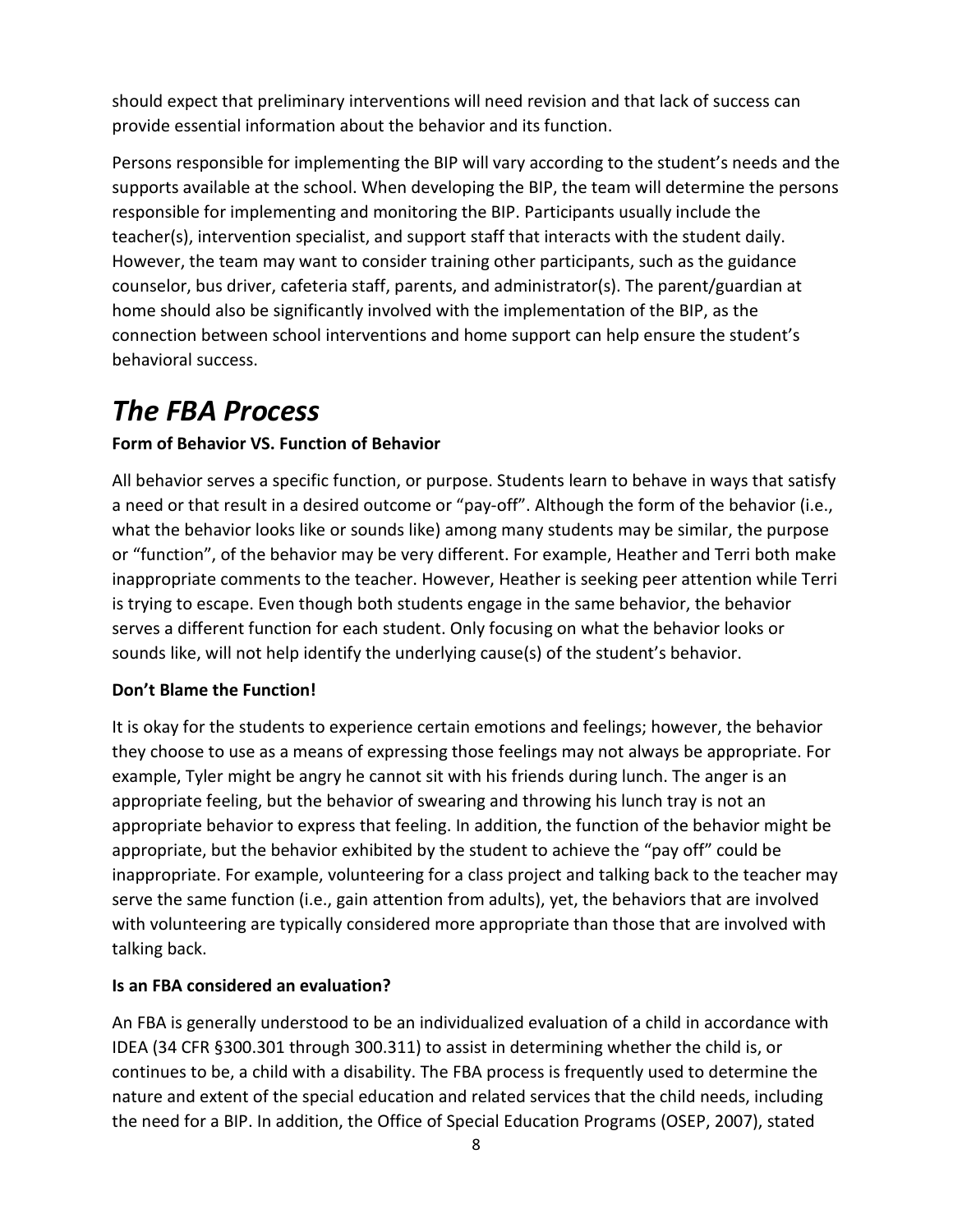that an FBA is considered an evaluation when information is systematically collected and analyzed for the express purposes of determining behavioral function and the development of a BIP for a student with a disability.

### **Is parental consent required for an FBA?**

As with other individualized evaluation procedures, and consistent with IDEA (34 CFR §300.300(a) and (c)), parental consent is required for an FBA to be conducted as part of the initial evaluation or a reevaluation. If an FBA is being completed for a student with a disability or a student with a 504 Plan, parental consent must be obtained. If an FBA is being completed for a student who is not identified with a disability, a "selective screening" consent form should be completed prior to completing an FBA.

Consent is not required if the FBA merely consists of reviewing existing data on the student. The list below describes the type of existing data that is allowed to without consent:

- Documents in the student's record review, such as attendance records, grades, citizenship, referral records, etc.
- Teacher/Administrator interviews
- Any functional assessment observations or parent/student interviews previously conducted, if they were completed to gather information on the current target behavior. If not, then these particular assessments must be conducted as part of the FBA and they are considered "new data"
- Any instrument routinely use with ALL students (data collection or monitoring)

## <span id="page-7-0"></span>*Conducting an FBA*

### **What are the components of an FBA?**

The process of conducting an FBA involves collecting assessment data to provide answers to the following questions:

- What is the target behavior?
- At what level does the target behavior exist (e.g., frequency, duration, etc.)?
- What circumstances or events are likely to trigger the behavior?
- Is the problem behavior influenced by certain events or conditions?
- What function does the problem behavior serve?
- What replacement behavior should be taught?
- Is the problem behavior a performance deficit or skill deficit?

### **The Functional Behavioral Assessment can follow a Simple Four Step Process**

<span id="page-7-1"></span>Step 1: Identify the Problem Behavior

Before an FBA can be conducted, the team must pinpoint the behavior causing learning or discipline problems. The team must "identify the behavior" that needs to change.

Consider the following when identifying the behavior: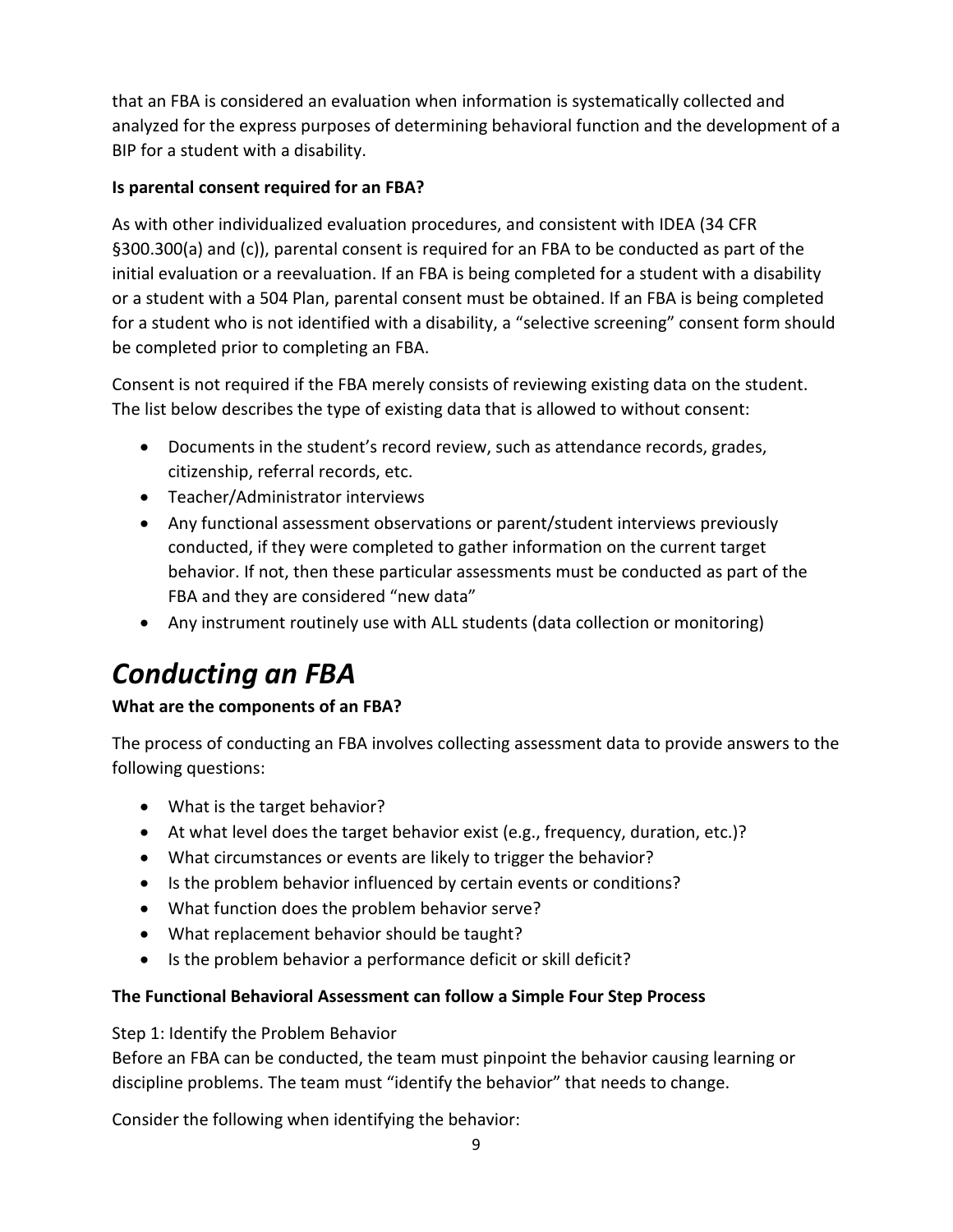- When identifying the problem behavior, it may be necessary to objectively observe the student's behavior in different settings and during different types of activities in order to pinpoint the specific characteristics of the behavior.
- Consider the teacher's expectations for student academic performance as well as classroom conduct. It may be that the expectations exceed or fall below the student's ability to perform. As a result, problem behaviors may stem from frustration, fear of embarrassment, or boredom.
- Consider whether a behavior relates to cultural differences or expectations. For example, in some cultures, making eye contact is considered rude and blurting out is a sign of engagement. Remember that each of your students and their families are different, depending on their cultural or ethnic background. Parents can often be a valuable source of information regarding the behaviors and their cultural values. The team must be aware that these differences may exist and respect these differences as they consider student behavior.
- The following questions can be used to determine the significance of the behavior:
	- $\circ$  Does the student's behavior significantly differ from that of his/her peers?
	- $\circ$  Does the behavior interfere with the learning of the student and/or others?
	- o Have past efforts to address the behavior using standard interventions been unsuccessful?
	- o Does the behavior represent a skill or performance deficit, rather than a cultural difference?
	- $\circ$  Is the behavior serious, persistent, chronic, or a threat to the safety of the student or others?
	- o If the behavior persists, is some disciplinary action likely to result?

Once the behavior of interest is identified, the team must create a "behavioral definition". A behavioral definition is a statement that specifies exactly what behavior to observe. Consider the following when creating behavior definitions:

- The definition should be in specific terms that are easy to communicate and simple to measure and record. If the behavioral definitions are vague, it can be difficult to determine appropriate interventions
- Precise definitions lead to accurate data collection, reliable measurement, and confidence in educational decision making. A description of behavior should be precise or descriptive enough so that a stranger can observe and determine if the behavior is or is not occurring
- The following table shows how vague, generalized descriptions can be stated as specific, concrete definitions: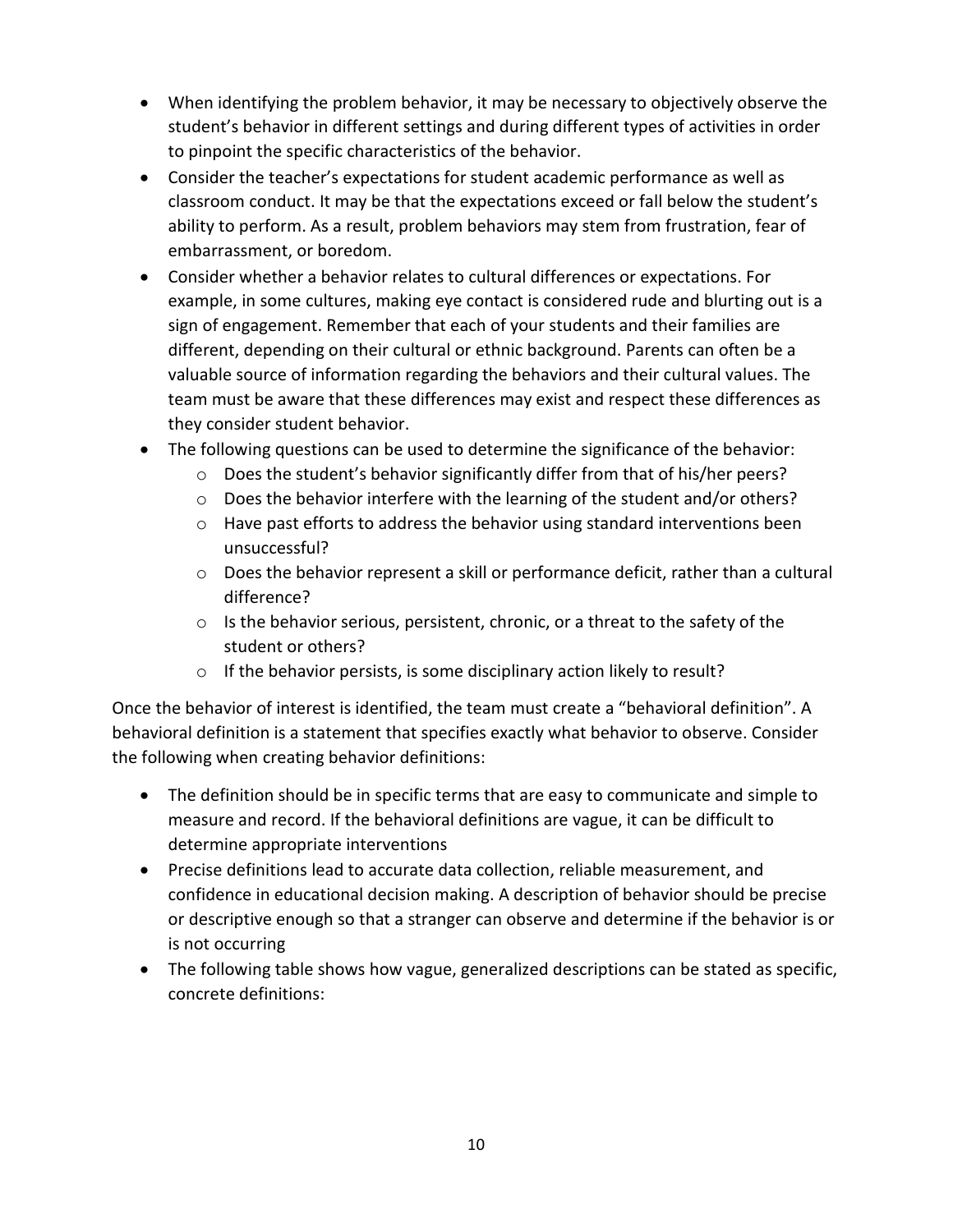| <b>Bad</b>            | <b>Better</b>                                     | <b>Best</b>                                                                                         |
|-----------------------|---------------------------------------------------|-----------------------------------------------------------------------------------------------------|
| Brenda loses control. | Brenda cries and<br>tantrums.                     | Brenda's tantrum is defined as<br>crying, flopping to the floor,<br>kicking, or pounding objects or |
|                       |                                                   | fists on the floor.                                                                                 |
| Bob is disruptive.    | Bob makes inappropriate<br>comments during class. | Bob curses, talks excessively, and<br>delivers verbal insults to peers<br>during class.             |

### <span id="page-9-0"></span>Step 2: Gather Sources of Information

Once the team has defined the problem behavior, they can begin to devise a plan for conducting the FBA. This plan should involve procedures for gathering information to complete the FBA, deciding who will handle various parts of it, and ensuring that it is completed in a timely manner (i.e., approximately 10 school days). Various kinds of information about behavior should be collected and analyzed to determine the likely causes of the behavior. A welldeveloped assessment plan and properly executed FBA should include sources of information that identify the contextual factors that contribute to the behavior.

Since problem behavior can stem from a variety of causes, it is best to assess the behavior from many different angles. A single source of information typically does not produce sufficient or accurate information, especially if the problem behavior occurs for many different reasons (e.g., leaving the assigned area may serve to get peer attention in some instances, while in other situations it may occur to escape an instructional activity). Often, the temptation to rely solely on interviews and record reviews alone is alluring, but not best practice. A poorly designed FBA relying only on interviews and record reviews may result in inaccurate assessment results, faulty hypotheses, and ineffective interventions. It is important to incorporate various procedures for assessing behavior, which can include, but are not limited to: a review of the student's records, samples of academic products, various observation procedures, questionnaires, interviews with parents, interviews with teachers and/or school personnel, and interviews with student (as appropriate). The sources used should gather information on most or all the following circumstances:

- Times when the behavior does/does not occur (e.g., during reading, prior to P.E.)
- Specific location of the behavior (e.g., bathroom, classroom)
- Conditions when the behavior does/does not occur (e.g., independent work, unstructured times)
- Individuals present when the behavior is most/least likely to occur (e.g., certain peers, presence of a certain teacher)
- Antecedents: events or conditions that occur before the behavior (e.g., presented with a specific task, told "no")
- Consequences: events or conditions that occur after the behavior (e.g., reprimand, sent out of the room)
- Common setting events (e.g., hungry, tired, headaches)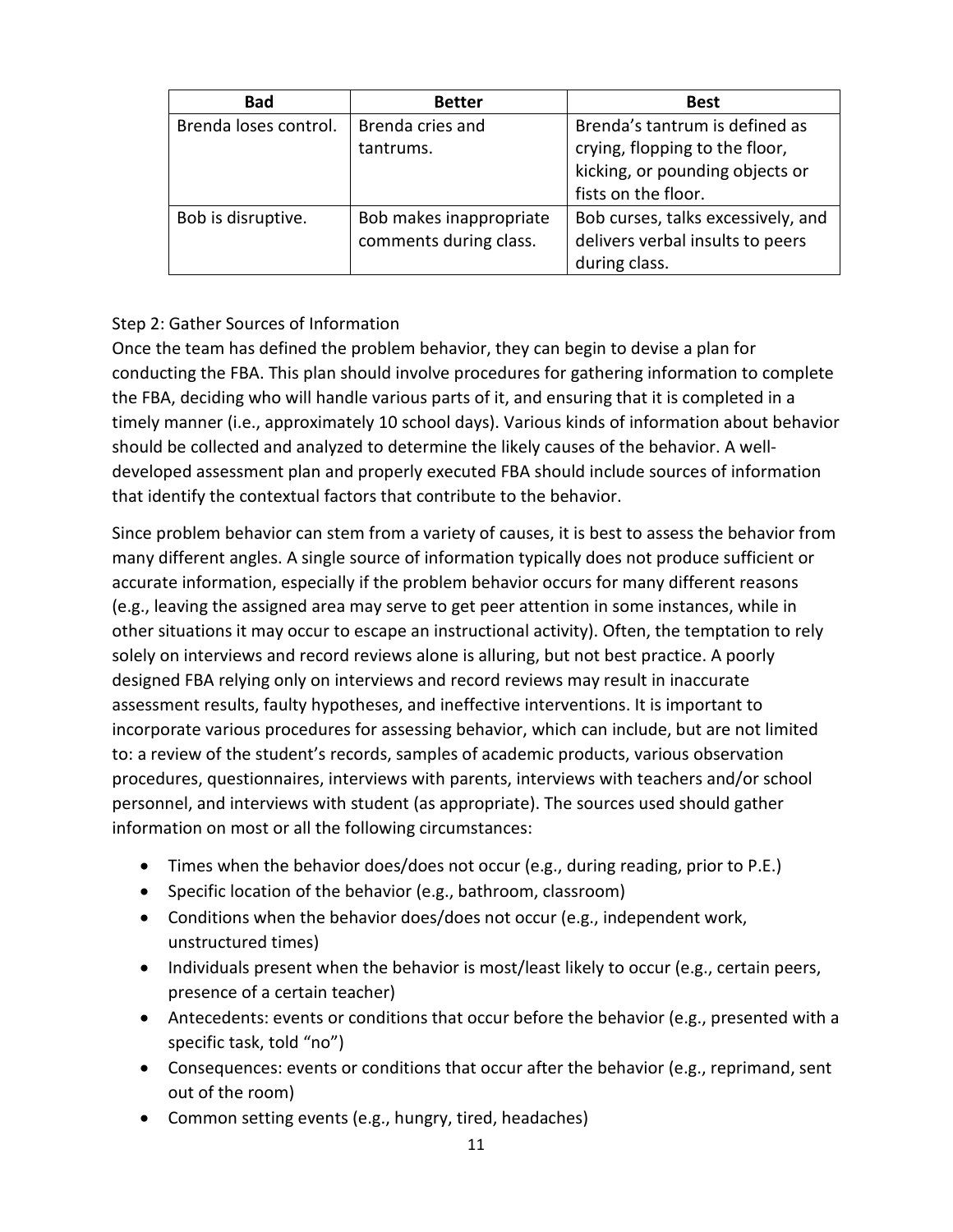• Other behaviors that are associated with the problem behavior (e.g., series of negative peer interactions)

### **Types of Sources**

Although many activities and procedures may be considered in an FBA, there are three categories of an FBA under which all activities and procedures fall:

- 1) Indirect Functional Assessment Methods
- 2) Functional Assessment Methods
- 3) Experimental Functional Analysis (this method should only be completed by individuals with specific training, such as a Certified Behavior Analyst)

### **Indirect Functional Assessment Methods**

Indirect functional assessment methods involve gathering information regarding antecedents and consequences and other critical variables indirectly through informants or records. Indirect methods are often the first procedures used in an FBA because they allow the team to plan for more meaningful observations and to begin developing hypotheses about the function of the behavior. Indirect methods involve a variety of procedures including:

#### Record Reviews

A record review should be completed during the early stages of the FBA process. This involves looking at existing documentation for information that could help determine the function(s) of the behavior. The table below can serve as a guide for information that is typically contained in a student's cumulative record and how that information may be pertinent to the FBA process.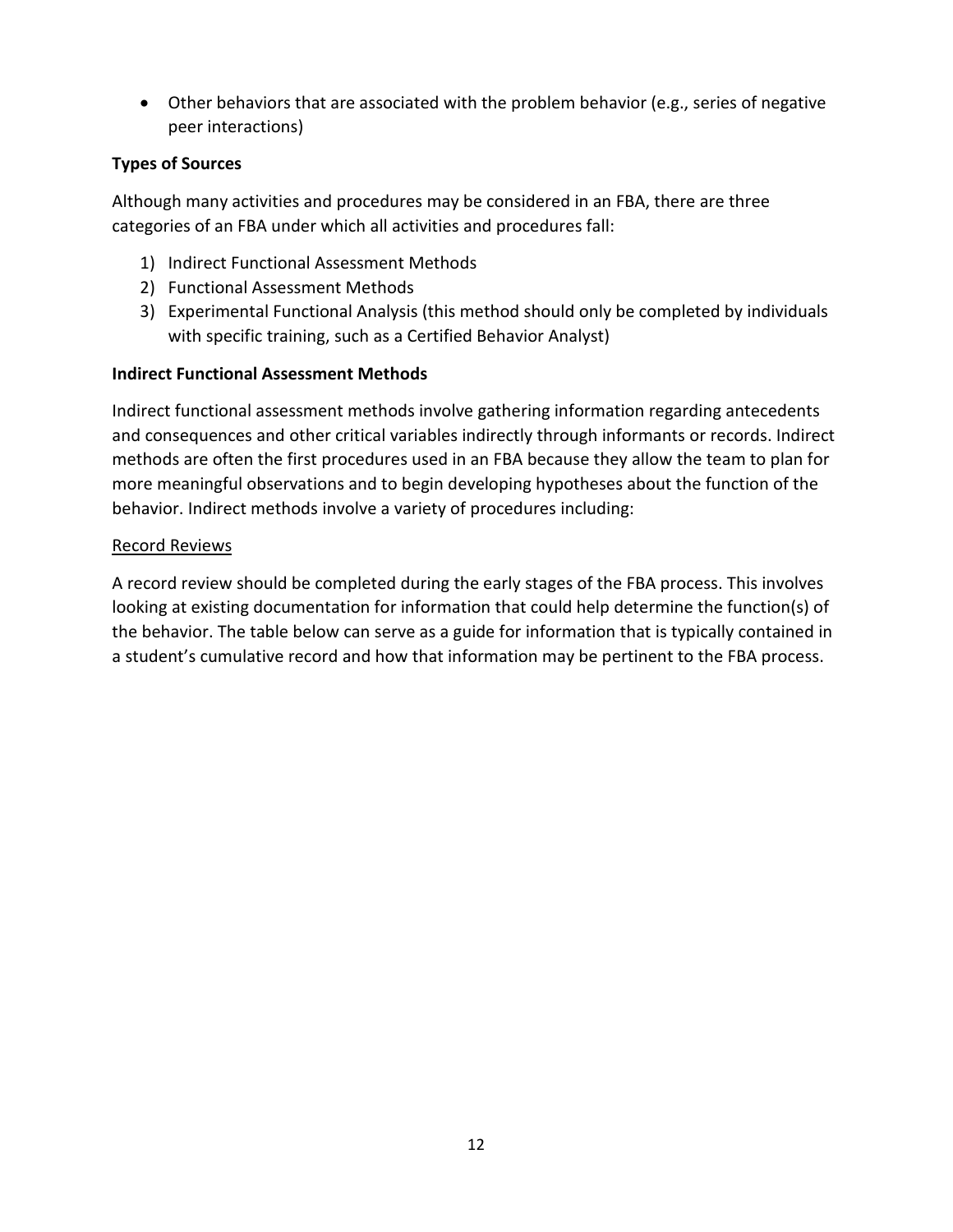| Category                                                                                 | What to Look For                                                                                                                                                                                                               | <b>Importance for FBA</b>                                                                                                                                                                            |
|------------------------------------------------------------------------------------------|--------------------------------------------------------------------------------------------------------------------------------------------------------------------------------------------------------------------------------|------------------------------------------------------------------------------------------------------------------------------------------------------------------------------------------------------|
| Attendance history                                                                       | Patterns of absences and total<br>number of absences                                                                                                                                                                           | Identify antecedents for problem<br>behavior and possible skill deficits<br>from a lack of opportunity to receive<br>instruction                                                                     |
| <b>Educational history</b><br>& standardized test<br>scores                              | Current and historical results of<br>state testing, achievement<br>data, and retentions                                                                                                                                        | Indicates academic subjects and<br>activities that are most difficult for<br>the student and identifies what<br>age/grade the deficits became more<br>pronounced                                     |
| Developmental /<br>Social history                                                        | Frequent changes in address,<br>foster home placement, recent<br>occurrence of stressful events<br>(e.g., parents' divorce,<br>remarriage of parent, death in<br>family, schools attended) and<br>social emotional adjustments | Indicates possible setting events that<br>may be impacting school behavior                                                                                                                           |
| Disciplinary history                                                                     | Types of problem behaviors,<br>times and locations in which<br>they occurred, disciplinary<br>actions taken, and referrals                                                                                                     | Helps identify patterns of behavior,<br>effective or ineffective disciplinary<br>strategies, and possible<br>consequences that are maintaining<br>the behavior                                       |
| Previous FBA, BIP,<br>diagnostic<br>evaluations, or<br>related assessment<br>results     | Other assessments that have<br>been conducted that focus on<br>academic skills, behavioral<br>functioning, language skills, etc.                                                                                               | Possible changes in function of<br>behavior, previous antecedents,<br>history of behavior and<br>interventions, and programming<br>decisions                                                         |
| Previous<br>interventions,<br>intervention<br>data/graphs, or<br>classroom<br>logs/notes | Formal and informal<br>interventions that are<br>documented in some manner                                                                                                                                                     | Identify interventions that have been<br>successful or unsuccessful and why                                                                                                                          |
| <b>IEP</b>                                                                               | Instructional goals and<br>objectives, how/if they are<br>being taught, how/if they are<br>being monitored,<br>accommodations and<br>modifications, previous<br>referrals and placements                                       | Provides information on the degree<br>to which the behaviors of concern<br>are being addressed in the classroom<br>and on the extent to which the<br>teacher collects and records<br>behavioral data |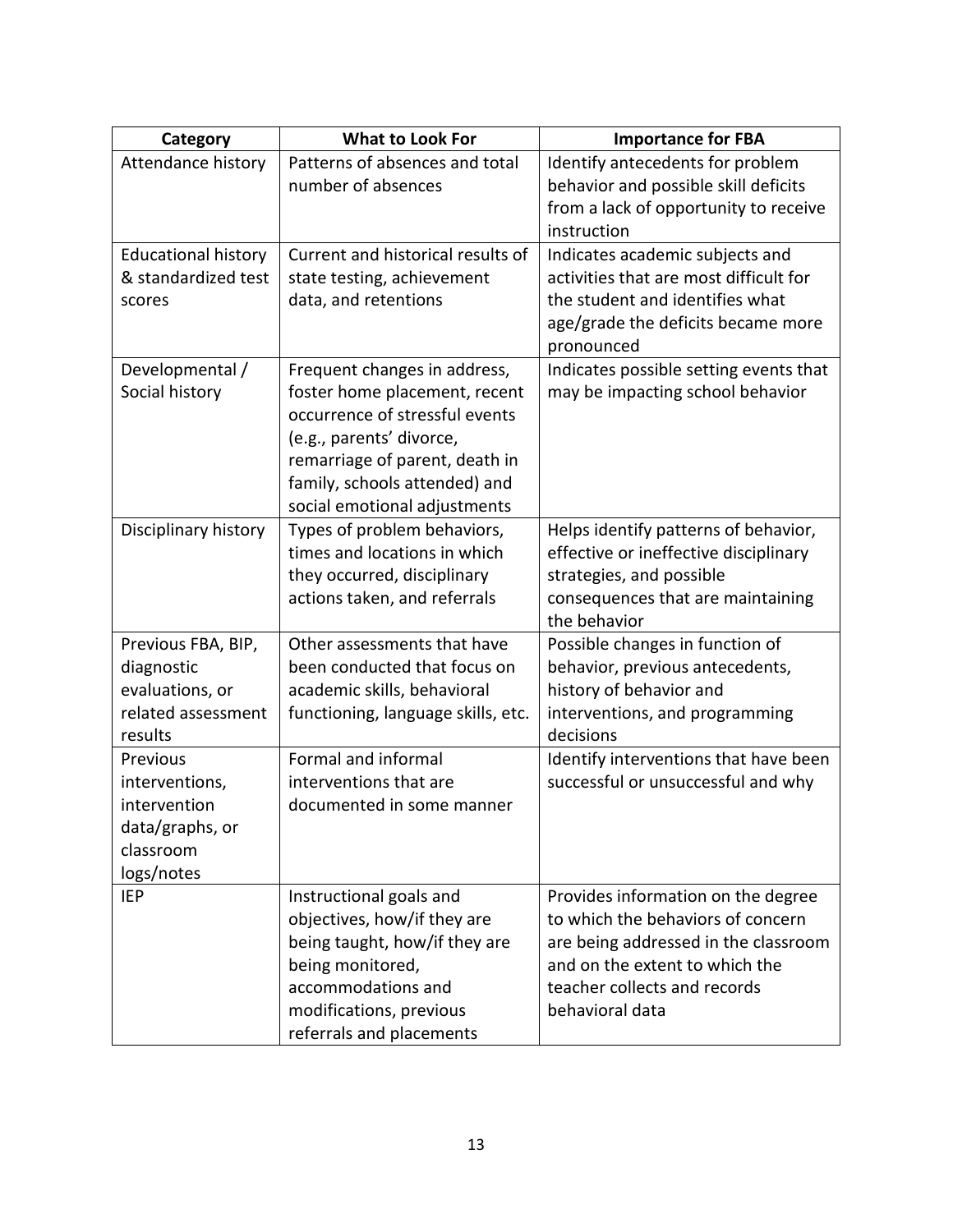### Behavior Rating Scales or Questionnaires

Behavior rating scales and questionnaires are useful for identifying behaviors of concern but may not be the most reliable method of determining behavioral function. They can be given to multiple raters and compared for differences or similarities in results. The following should be considered when using a behavior rating scale or questionnaire:

- They should always be supplemented with direct observations,
- They can reflect perceptions about students which could account for differences between raters, and
- Care should be taken so that information about the student is not skewed toward the negative

### Checklists or Assessments

This can include but are not limited to: curriculum-based assessments, setting event checklists, social/emotional checklists, classroom management checklists, reinforcer assessment checklists, adaptive behavior scales, or social skill assessments. These are useful in identifying skill deficits, environmental variables that may trigger or maintain the problem behavior, and potential reinforcers for appropriate behavior.

#### Interviews

Interviews should be conducted not only with teachers, support staff, related services staff, parents and family members, and other relevant persons who work with or know the student well, but also with the student who is exhibiting the behavior. The purpose of the interview is to collect information about events that influence problem behavior. It helps to identify settings, events and activities that can be targeted through direct observation. It is also an opportunity to collect information about a range of other factors that could be helpful in developing intervention plans for a student, such as the student's learning styles, strengths, interests, and prior successes.

The information obtained through informal functional assessment methods can produce valuable information but are generally not considered reliable due to their subjectivity. Teams should be cautious of the information obtained through these methods alone. Typically, the information gathered through the indirect methods will inform and guide the more direct, observational methods of gathering data.

### **Functional Assessment Observation Methods**

Functional assessment observation methods are the most powerful tools in a school-based FBA. They consist of observing the problem behavior and describing the conditions that surround the behavior (its context). Antecedent-Behavior-Consequence (ABC) Analysis and Scatterplot are the two most common functional assessment observation methods.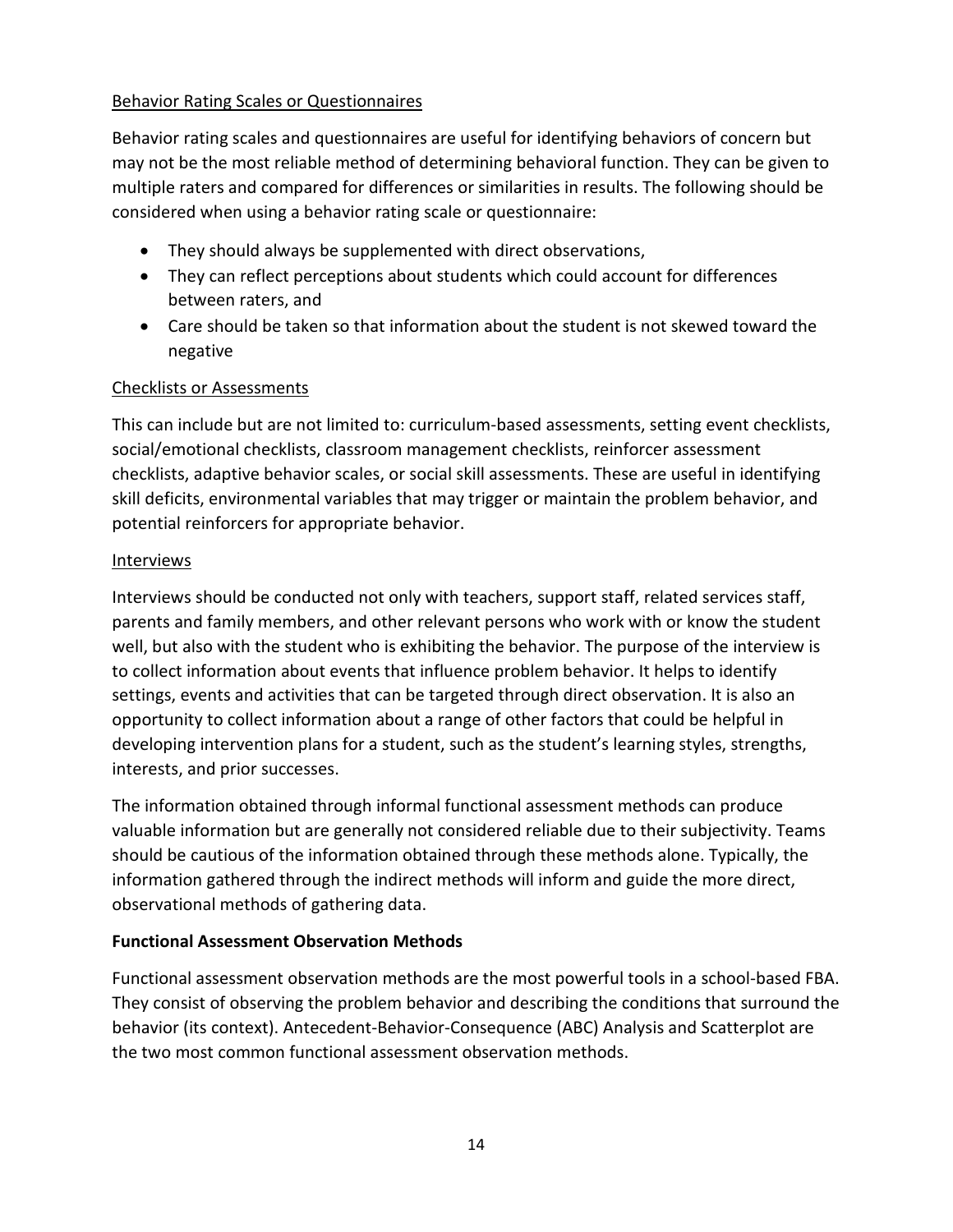### ABC Analysis

This type of assessment is done by observing the student and recording anecdotal information over the course of several observation periods. As the problem behavior occurs, the observer records events that occurred right before the behavior (antecedents) and events that occurred just after the behavior (consequences). The information gathered in an ABC analysis helps to identify events that are maintaining the challenging behavior, appropriate behaviors that are not reinforced, social skills that need to be learned, and environmental conditions that need modification.

### **Scatterplot**

A scatterplot is a chart or grid on which an observer records single events (e.g., number of times out of seat) or a series of events (e.g., teacher requests and student responses) that occur within a given context (e.g., during teacher-led reading instruction, at lunch, on the playground). It provides a pattern of analysis for determining which situations are associated with the problem behaviors. The purpose is to discover if the problem behavior correlates with time of day, a particular physical setting, the presence of a particular person, a certain activity, or some combination of these factors.

When conducting a functional assessment observation, follow the guidelines below:

- The problem behavior being observed should be the behavior defined in Step 1 of the FBA.
- If several people are conducting observations, each person should be familiar with the definition of the problem behavior as well as the procedures being used for data collection.
- Observations should be carried out in the most natural setting for the student.
- Observations should be carried out over a period of several days until clear patterns have emerged, which is generally a minimum of three to five days for observation periods. Behaviors and environmental conditions change over time, so the length of data collection time may vary. However, the team should conduct at least two separate observations as part of the FBA and one of those observations must be from someone other than the classroom teacher.
- It is important to keep in mind that the observer is attempting to observe and record behavior within the context of naturally occurring situations, so the observer should be as unobtrusive as possible when observing and recording the behavior.

There may be times when the assessment team will not be able to directly observe all the events that bring about behavior. These may have occurred previously within the classroom (e.g., Tara was moved to a different seat during reading last week) or they can be far removed from the classroom but still exert powerful influence over student's behavior (e.g., Tara had an argument with another student at the bus stop before school). Even though they may not be observable, they could increase the likelihood of behavior occurring in the classroom. In other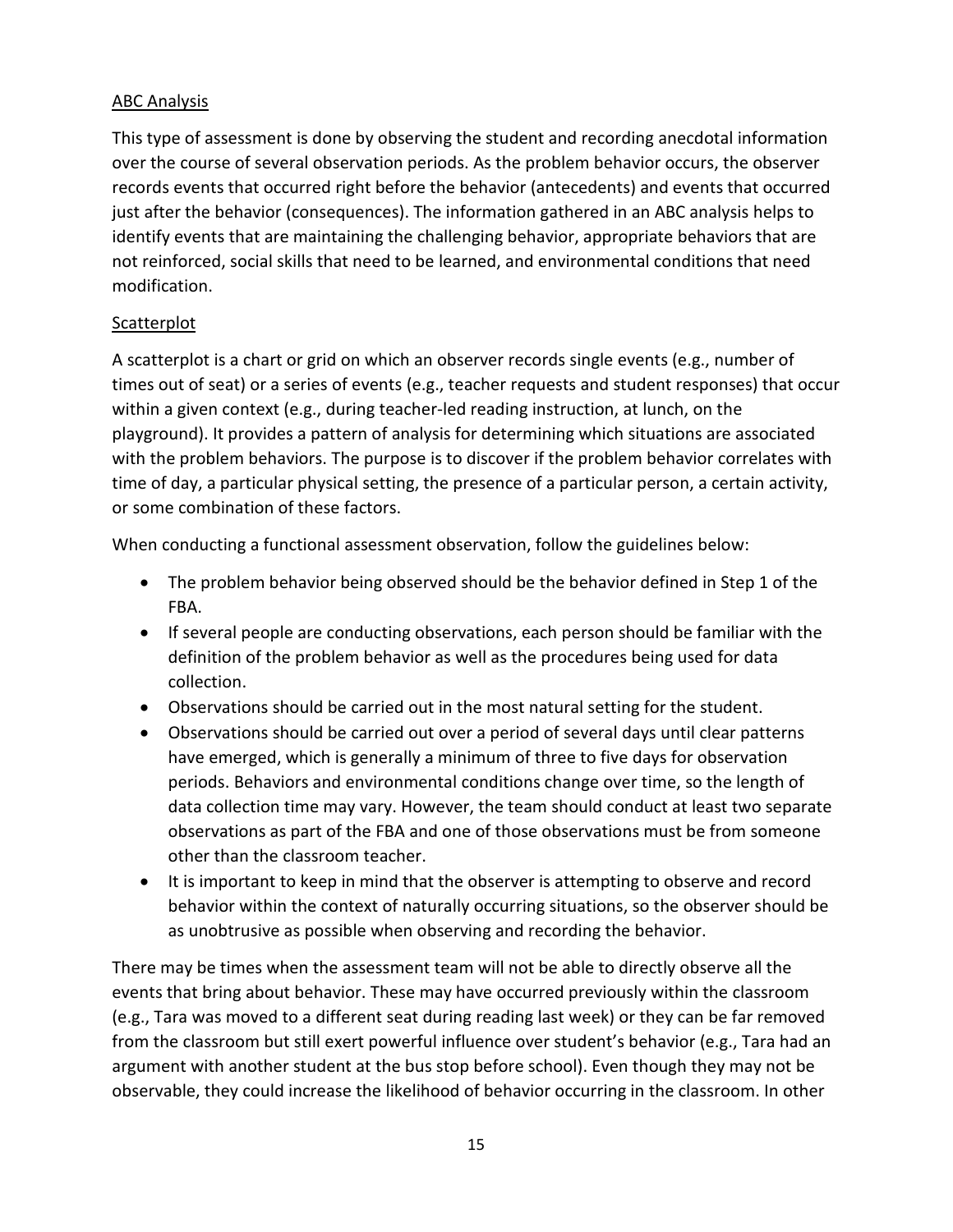cases, the behavior may be serious but not occur frequently enough to be readily observed. In these instances, the behavior must be assessed primarily through indirect assessment methods.

### **Baseline Data**

Baseline data is information gathered about the target behavior before a program begins. It is used later to provide a comparison for assessing the success and progress of subsequent interventions. At this point, an observable, measurable, and specific definition for the target behavior should already be established. The next step is to decide which method of data collection will be used. The data collection method and observation tools depend on the identified challenging behavior. The type of behavior, strength of behavior (e.g., intensity, frequency, duration), and context of the behavior (e.g., when and where it occurs) should be considered when deciding on a data collection method. In addition to collecting data on the targeted student, the FBA should also collect comparative data on one or more other students.

#### **Who collects the data?**

Data can be collected by anyone who is with the child frequently enough to be present when the behavior occurs. The observer must be trained to identify the occurrence of the behavior and procedures for recording the behavior. The observer must also be able to record or document the occurrence of the behavior immediately. Typically, daily data is recorded by the teacher or support staff.

#### **Which method should we use?**

Different recording methods are used to most effectively record relevant information about a behavior. For example, if a student exhibits tantrum behavior (screaming, throwing toys, and slamming doors), does the team want to know the number of tantrums per day (frequency), how long the tantrums last (duration), or when the tantrums are occurring most often during the day (scatterplot or interval)? Unless the right dimension of the behavior is measured, the team may not be able to obtain an accurate representation of the behavior. The common behavioral data collection methods are frequency, latency, rate, time sampling, duration, permanent product, intervals, ABC analysis, opportunities, and scatterplot.

The data collection methods used to gather information about the level and strength of the behavior (e.g., frequency, duration, etc.) are typically different from the assessment methods to determine function. However, ABC analysis, a functional assessment observation method, can be used to determine baseline data, but the observer must be willing to continue with this type of data collection method throughout the implementation of the BIP, which can sometimes be burdensome. Data collections from this point forward must be a continuous, ongoing process. The data collection method chosen for baseline will also need to be used as an evaluation tool in the BIP in order to determine the effectiveness of the interventions.

Prior to data collection, the observer should review his/her resources and daily schedule to determine what forms of data collection are feasible. If the observer works with other staff, more time-consuming forms of data collection are possible. When working alone, the observer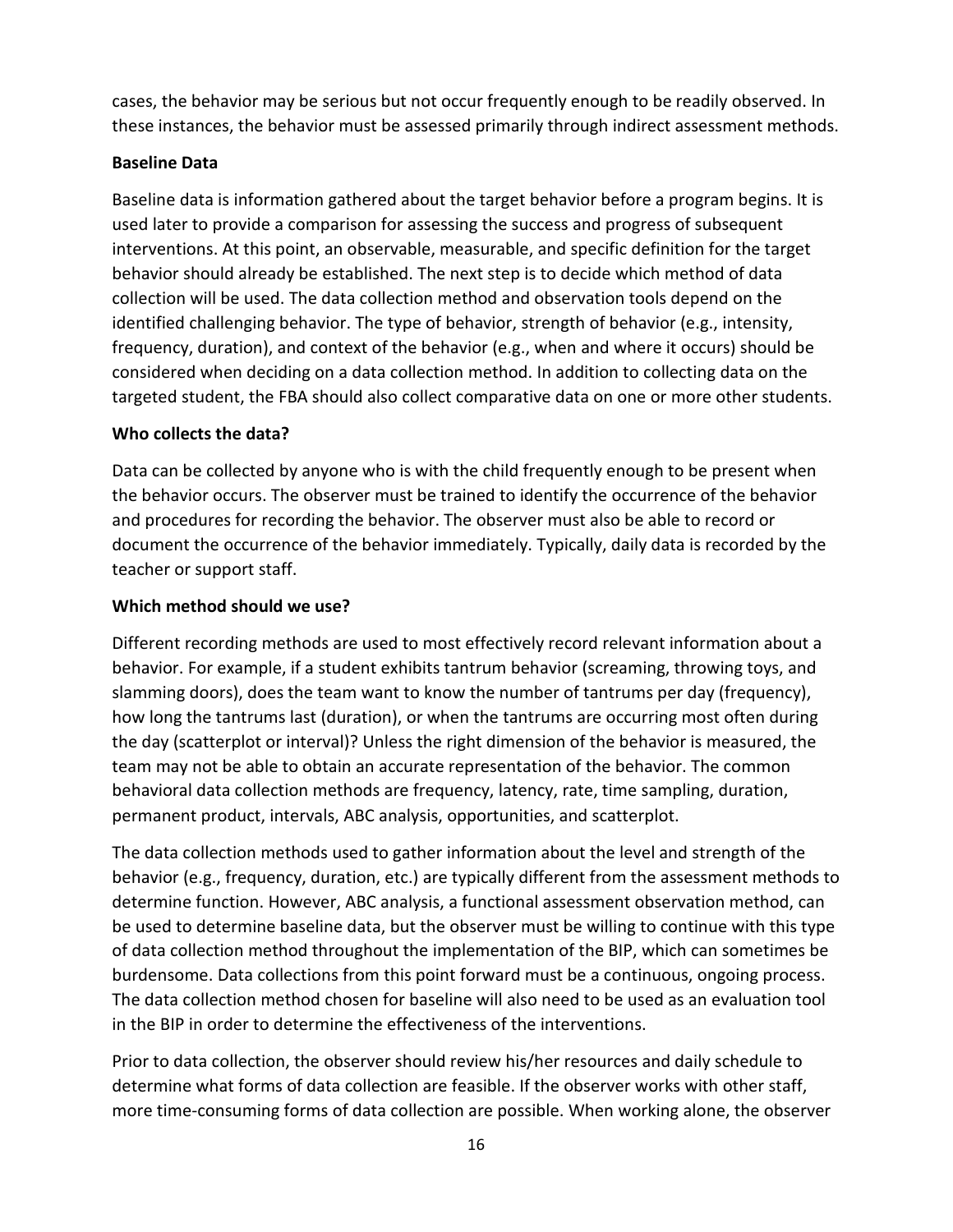needs to consider what pieces of data are vital and what data systems can be successfully implemented considering the circumstances.

### **How long should baseline data be collected?**

If an FBA was initiated for a one-time incident, no baseline data is required. If the behavior is a "recurrent" behavior, it is recommended that a minimum of three to five days of data be collected to obtain a baseline average of the target behavior. It is recommended that the observer start collecting data as soon as the FBA process begins. For example, over a week, the designated observer could record the number of aggressive behaviors and find the daily average. This would quantify the scope of the problem for others, such as students, parents, teachers, administrators, school-based intervention specialist, and/or IEP teams. Once the observer starts collecting data, they or someone else should continue to collect data while a BIP is being implemented.

### **When and where should data be collected?**

The observer should record behavior when it is likely the behavior will occur. The information from others or previous experiences may indicate the best times to observe. Observe and record the behavior in natural settings where the target behavior typically occurs (e.g., classroom, playground, cafeteria, etc.). The observer should strive to observe and record behavior in as many settings and periods of time as possible in order to accurately capture the occurrence(s) of behavior, the environments in which the behavior occurs and the times where behavior is least likely to occur. Once the times for data collection have been established, it is important to stick to the schedule. If data are to be representative of a student's performance, it must be collected on a consistent basis over time. Only then can the data be considered accurate baseline data.

### **Recommended Sources**

Although multiple sources of information are recommended, the following sources are particularly helpful when completing an FBA:

- Record review
- Structured interview with the parent or primary caregiver
- Structured interview with a school-based teacher, staff, or administrator
- Three functional assessment observations (one observation must be from someone outside the classroom)
- Baseline data

If these sources cannot be gathered, the team should document the reason.

### <span id="page-15-0"></span>Step 3: Summarize Assessment Data

Once the team is satisfied that enough data has been collected, the next step is to compare and analyze the information. This analysis will help the team to determine whether there are any patterns associated with the behavior (e.g., whenever Heather is told "no", she reacts by hitting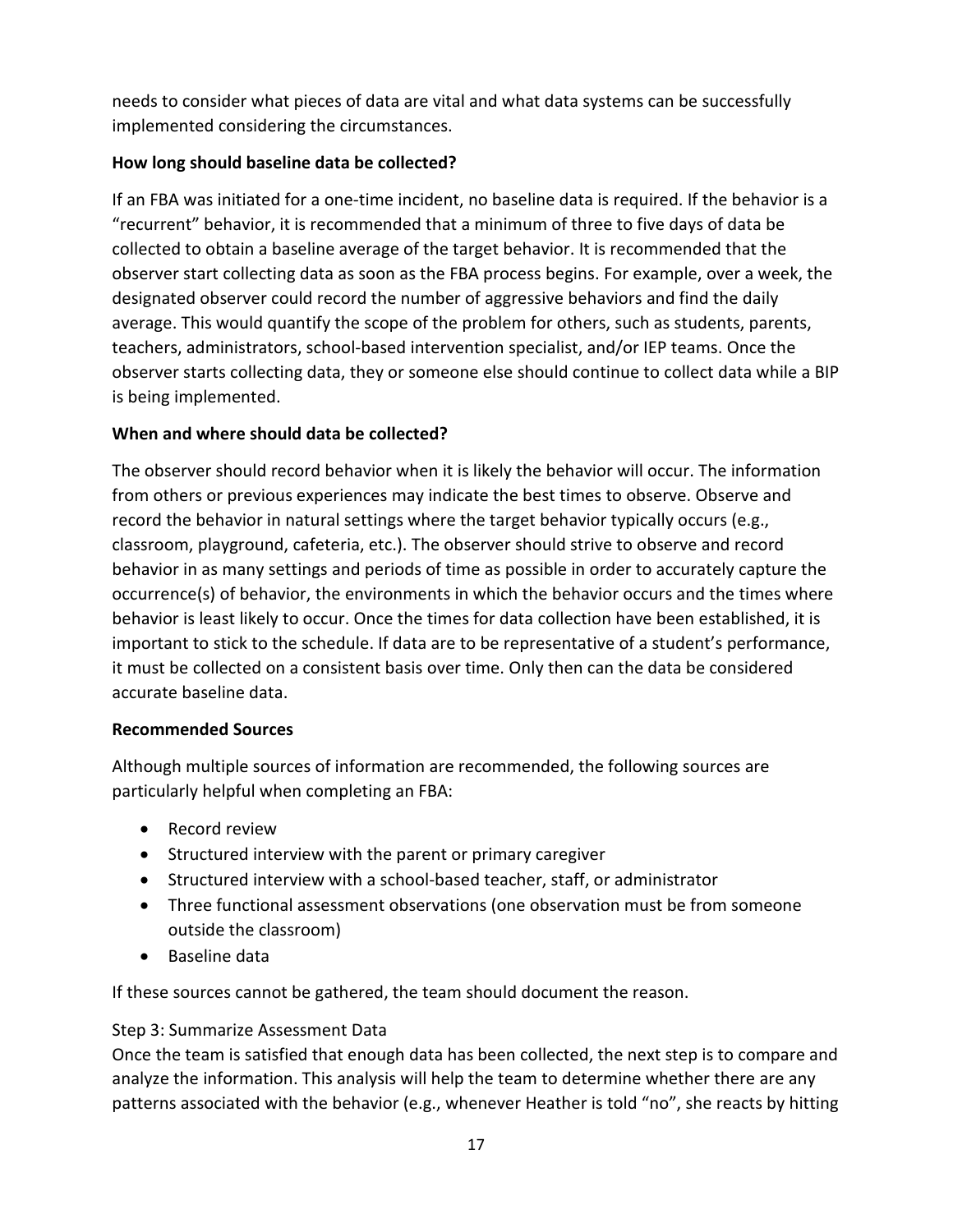someone). If patterns cannot be determined, the team should review and revise (as necessary) the functional behavioral assessment plan to identify other methods for assessing behavior.

The summary of assessment data requires the team to discuss, analyze, and document the following variables:

- Strength/skills when is the student most successful (academically, socially, and behaviorally)? What qualities and strengths does the student possess that help him or her to be successful? Identifying times when the student is most successful provides information about what the student enjoys, what the student values, and how the student becomes successful. This information will be helpful to determine types of behavioral interventions to use and how to make the student successful with the chosen interventions.
- Setting events what events or conditions affect how the student responds to situations? Setting events can be environmental, physiological, social, or related to learning and self-regulation. The purpose of identifying setting events is to determine if there are events or conditions, not directly related to the behavior, which can be addressed to reduce the probability of it contributing to the occurrence of the targeted behavior (i.e., illness, medication effects, crowded environment, pain, stress from home/community, medical conditions, etc.).
- Antecedents what is most likely to "trigger" or immediately precede the target behavior? The purpose of identifying antecedents is to determine preventative and proactive strategies to minimize or eliminate triggers for the target behavior. In order to identify all possible antecedents, the team must consider the following questions:
	- o When is the target behavior most likely to occur?
	- o Where does the target behavior usually occur?
	- $\circ$  During what subject area or activity is the target behavior most like to occur?
	- o Who is present when the target behavior usually occurs?
	- o Are there any EVENTS or CONDITIONS that immediately precede the target behavior?
- Consequences what is most likely to immediately follow the occurrence of the target behavior? The team must consider common consequences that typically follow the problem behavior, such as verbal reprimands, peer reactions, or removal from the room. The purpose of identifying common consequences is to help determine if certain consequences are maintaining the behavior and to help identify the function of the target behavior.
- Previous interventions what has been tried thus far to change the targeted behavior? The team must discuss and consider all previous interventions that have been implemented, such as reward systems, prompting techniques, conferences with a parent, and curriculum modifications. The purpose of identifying previous interventions is to determine if certain interventions should or should not be used, depending on how consistently they were implemented in the past.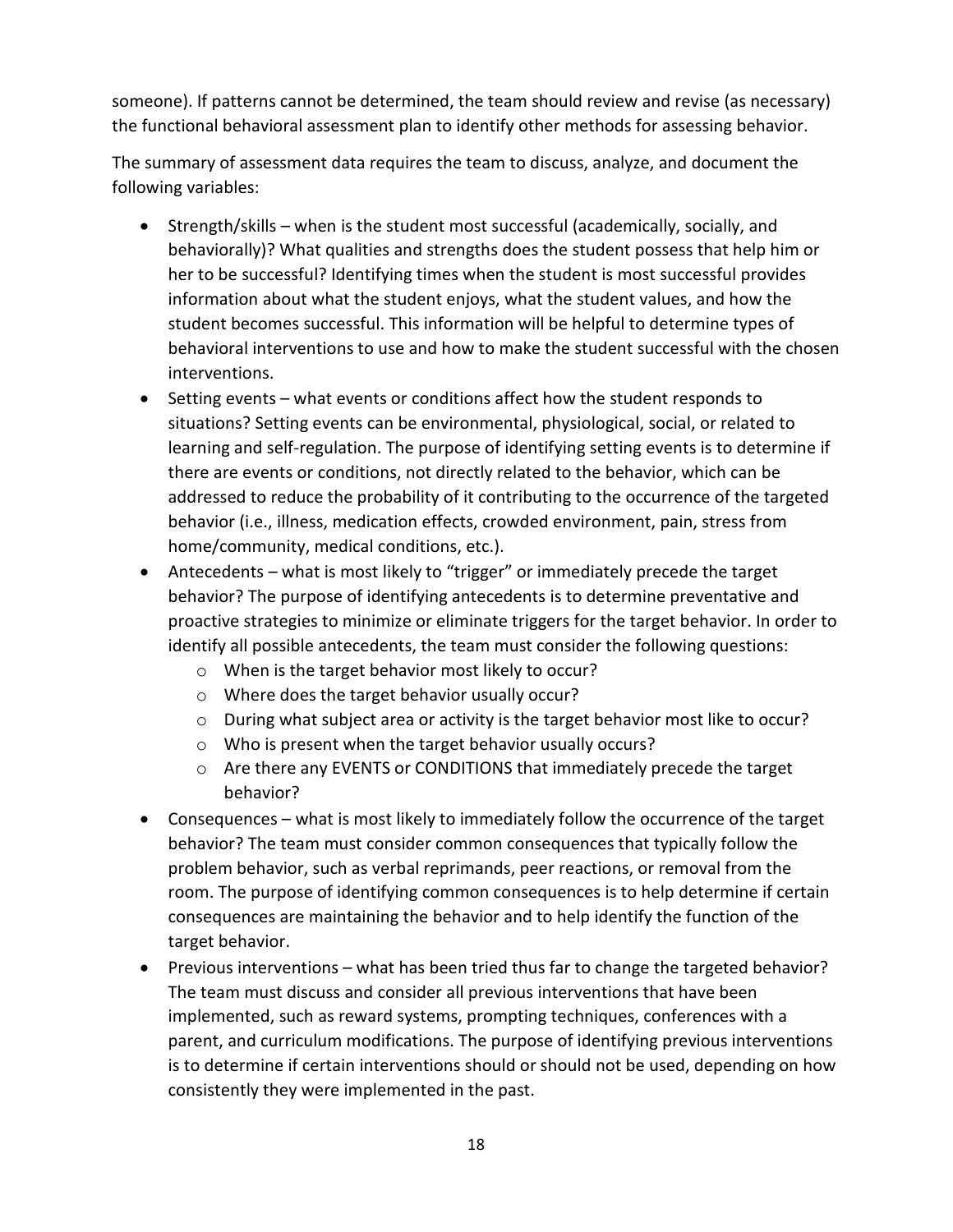• Preferences – what school-related items and activities are most enjoyable to the student? Are there special items, activities, privileges, or social interactions that could serve as special rewards for appropriate behavior (e.g., praise, hugs, stickers, line leader, breaks for work, computer time, homework credit coupons, positive notes home, candy, etc.)? The purpose of listing preferences and interests is to identify potential reinforcers to include in the BIP to reinforce appropriate behavior.

### <span id="page-17-0"></span>Step 4: Formulate Summary Statements

Once the team has identified the behavior and gathered data about when, where, and how it is demonstrated, the team must determine "WHY" the behavior may be occurring. There are two basic ways to categorize why a behavior is occurring: determine the function or "pay-off" and determine the type of deficit.

### <span id="page-17-1"></span>*Determine the Function*

Function refers to why the student is demonstrating the behavior. Most human behavior, has one or two functions: the student gains (GET) something or the student avoids or escapes (GET OUT OF) something.

The Student GAINS (GETS)…

- Attention Attention can include talking, physical contact, eye contact, or nearly anything that acknowledges the student's presence. The attention does not necessarily need to be positive attention to serve as a reinforcer. For many students, any attention at all, even harsh or negative attention, serves to maintain the problem behavior. In addition, attention from adults can be very different than attention from peer groups. Some students will value the attention of peer groups more than adults. It can often be a way for the student to gain peer acceptance.
- Desired items, preferred activities, and privileges The student's behavior is occurring in order to get access to something they want. This can include desired items (e.g., food, money, personal belongings), activities (e.g., hanging out with friends, playing on computer, toys), or privileges (e.g., line leader, sitting at a special lunch table, taking materials to the office). This type of behavioral function can be witnessed best at a supermarket when a child is screaming and crying for candy. When the parent gives the child the candy in order to quiet the child, the behavior results in the "pay-off" and the child gains access to the desired item. In school, challenging behavior that serves this function can often occur when a desired activity is terminated or when a student is told  $"no"$ .
- Sensory Stimulation (Input) The student's behavior is occurring in order to obtain sensory feedback, such as tactile, auditory, smell, taste or visual. The sensory input produced by one's behavior can be reinforcing to that student, even though we may not be able to observe the reason why. For example, a student may make loud noises, engage in self-injurious behavior, or make certain physical movements in order to obtain certain sensory input.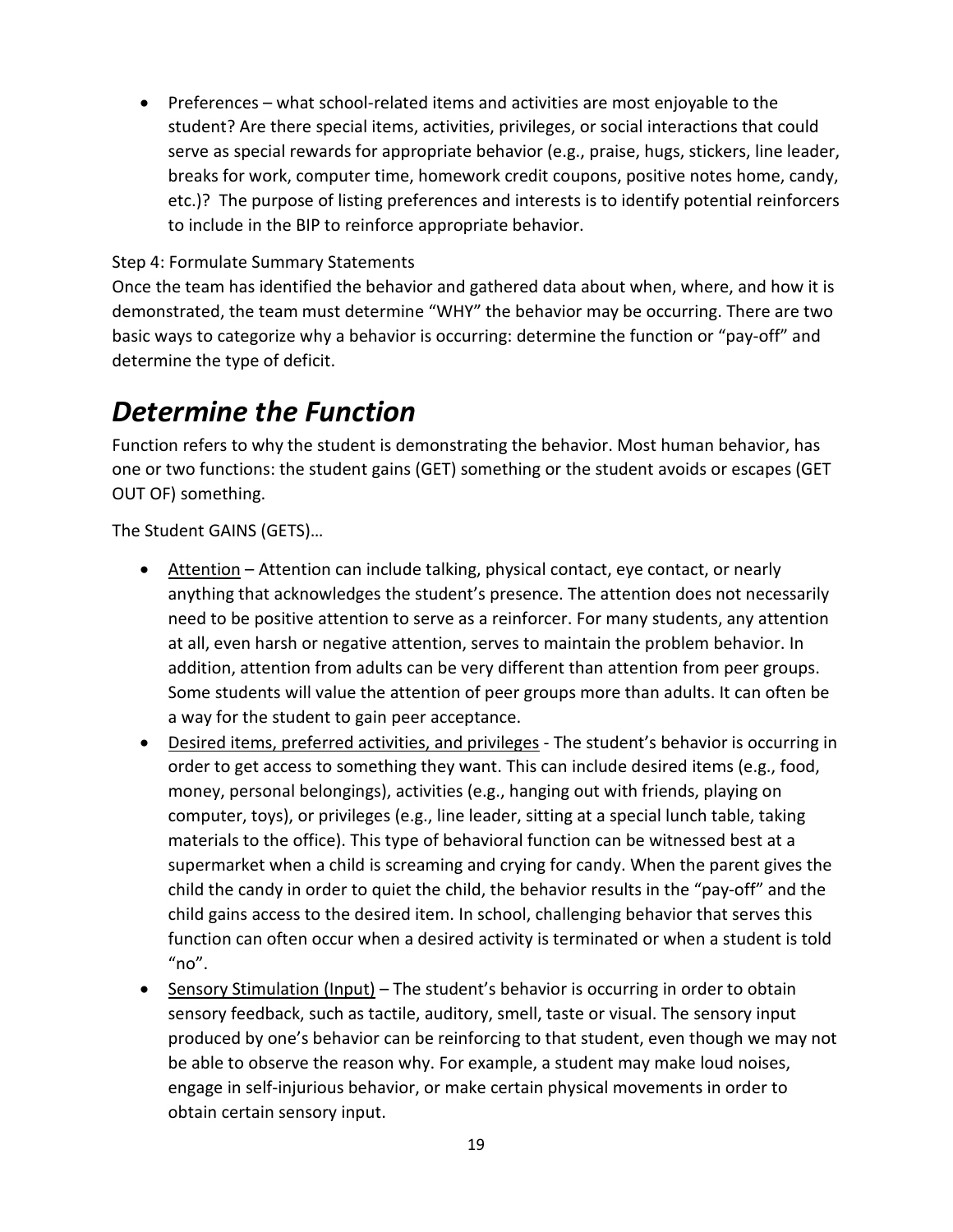The Student AVOID or ESCAPES…

- Attention (from adults/teachers or peers) The student's behavior is occurring to avoid or escape attention from others. For example, a student may isolate himself from his peers if they do not like physical contact or social interactions.
- Non-preferred activities or tasks The student's behavior is occurring in order to avoid or escape a certain task that may be boring, repetitive, difficult, or frustrating. For example, this may occur when a student's academic instruction is not meeting his or her needs, such as when a student requires more challenging curriculum. Another example of this type of function is when a student engages in behavior (e.g., hiding under a table) in order to escape an activity or work task.
- Non-preferred settings or social interactions The student's behavior is occurring to avoid or escape a certain setting, such as the lunchroom or bathroom. In addition, students may perceive social interactions with others as aversive. They may not like physical contact, or they may feel uncomfortable in social situations. Some students engage in behavior to escape people with whom they are unable to cope. For example, a student may avoid or escape an adult because the student and the adult have a history of disciplinary interactions. In these circumstances, these students have learned that their problem behavior will result in being removed from an unpleasant interaction with the adult. In another example, a student may avoid or escape a peer because they may find that peer annoying or unpleasant due to peer pressure, teasing, verbal insults, accusations, or criticism. In these circumstances, these students have learned to engage in problem behavior to get away from these peers.
- Transitions The student's behavior is occurring in order to avoid transitioning to another activity or setting. Often times, students will engage in challenging behavior when they are faced with a situation that requires them to switch activities. Transitions may produce challenging behavior because the student may have to leave a preferred activity and go to a non-preferred activity. Some students respond negatively to transitions when they are not in the normal routine or if the transitions are unscheduled.
- Aversive physical sensations The student's behavior is occurring to escape or avoid unpleasant physical sensations, such as heat, fatigue, illness, restlessness, boredom, or pain. For example, children sometimes cry or whine excessively in attempt to escape pain or discomfort. A non-verbal student may engage in self-injurious behavior to communicate or alleviate pain. Examples of escape from boredom may include off-task behavior or daydreaming. Examples of escape from restlessness may include getting out of one's seat, moving around without permission, or excessive talking.
- Sensory stimulation (reduction) The student's behavior is occurring to escape or avoid unpleasant sensory stimulation. Examples of sensory stimulation that may produce challenging behavior include crowded environments, extreme temperatures, extreme lighting, and loud environments.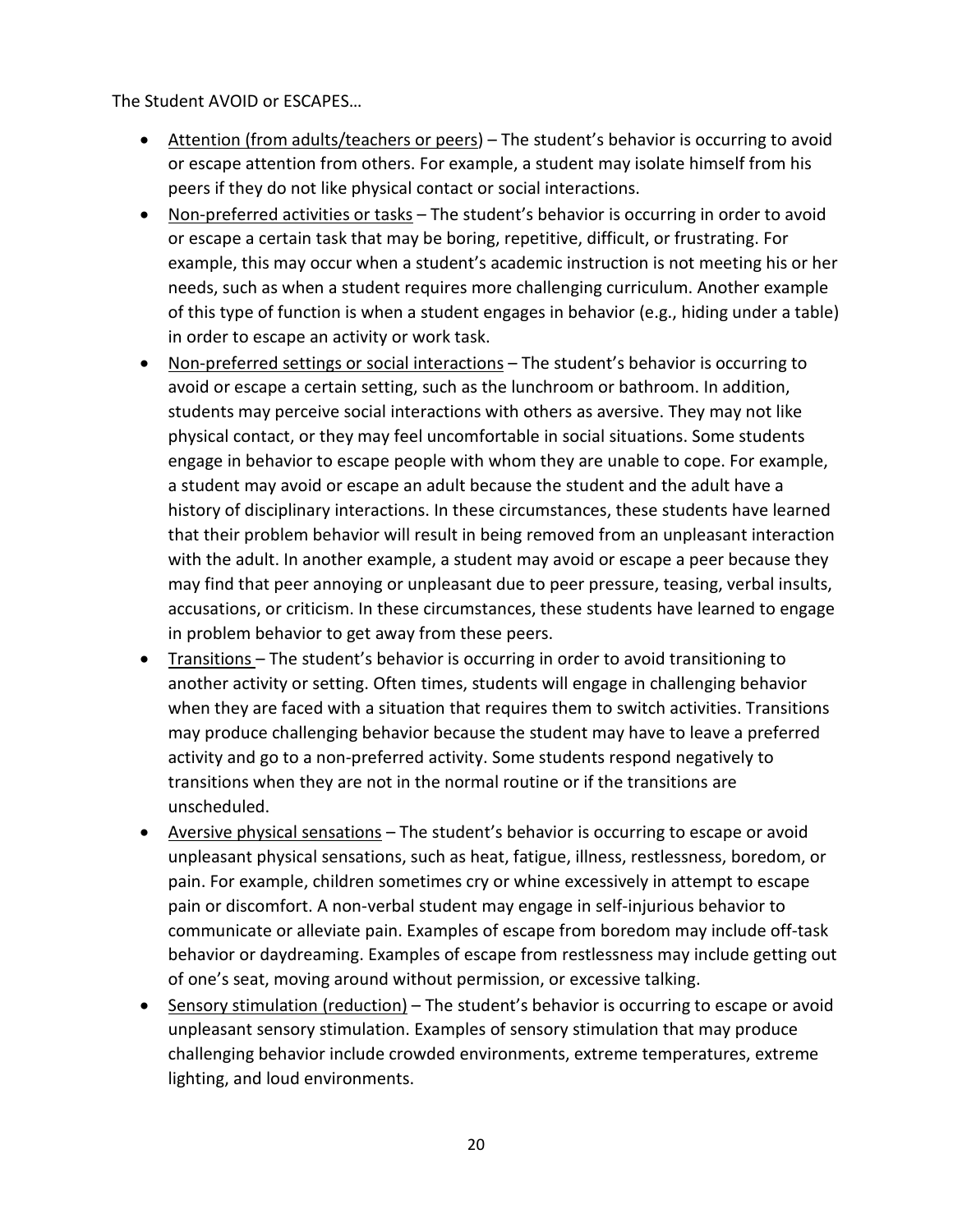## <span id="page-19-0"></span>*Determine the Type of Deficit*

When assessing behavior, the team must not always assume that a student exhibits behavior by choice. When determining why a behavior occurs, the team must consider whether the behavior relates to either a skill deficit, a performance deficit, or both.

- Skill Deficit The student does not know how to perform the appropriate behavior/skill. For example, a student engages in physically violent behavior toward another student because he does not know other strategies for conflict resolution. Identifying a skill deficit will help the team identify strategies in the BIP that will address teaching the skill and how to support the student while learning it.
- Performance Deficit The student is capable of performing an appropriate behavior/skill but chooses not to do so consistently.

Overall, the team must consider if it is likely that the student "can't" behave differently because he or she does not know differently, or if he or she does know differently and just "won't". Usually, "can't" indicates a skill deficit and "won't" indicates a performance deficit.

## <span id="page-19-1"></span>*Hypothesis Statement*

Based on the information from the assessment, the team can establish a hypothesis regarding the function of the behavior in question. The hypothesis statement predicts the general conditions under which the behavior is most and least likely to occur (antecedents), as well the consequences that serve to maintain it. Only when the team has all the necessary information to identify these variables can the team formulate a possible explanation, or hypothesis, for the student's behavior.

• For example, if Heather yells out during instruction, an FBA might reveal that the function of the behavior is to gain attention (e.g., verbal approval of peers), avoid an instructional task (e.g., difficult assignment), or both.

A hypothesis is formed by using the following format: **When…**(describe antecedents) **…the student…**(describe the target behavior) **…in order to…** (describe the function/ "pay-off").

- Based on the information obtained during the FBA for Heather, the team may propose the following hypothesis: "When the teacher is providing instruction, Heather will yell out during class in order to gain peer attention."
- Heather's team might make accommodations in the environment to ensure that Heather gets the peer attention she seeks because of appropriate, rather than inappropriate behaviors. If the intervention changes Heather's behavior, the team can assume that their hypothesis was correct. If Heather's behavior remains unchanged following the intervention, a new hypothesis may need to be formulated using the data collected during the FBA.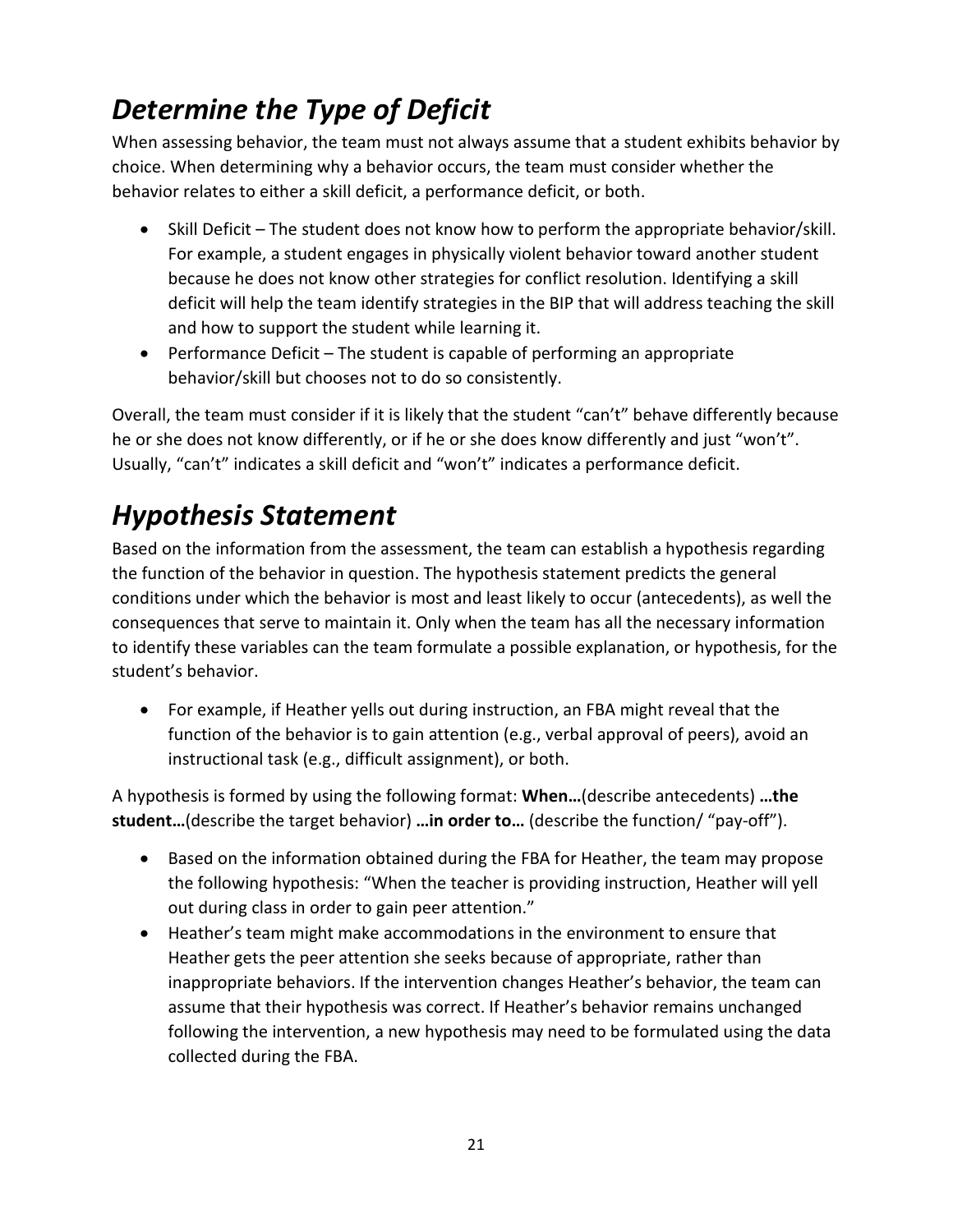## <span id="page-20-0"></span>*The BIP Process*

### **What is the purpose of a BIP?**

The primary purpose of conducting an FBA is to identify the causes of behavior and develop more effective intervention strategies. There should always be a logical connection between the information that was gathered and analyzed during the assessment process and the development of Behavior Intervention Plans. The development of effective BIP's that are positive in nature (i.e., proactive and educative) relies upon data collected during the FBA process. BIP's are effective when they produce meaningful outcomes. That is, they should result in:

- Increases in the acquisition and use of new appropriate, replacement skills
- Decreases in problem behavior
- General improvements in the quality of life for the individual

Comprehensive and effective BIP's have the following characteristics:

- Hypothesis-driven address the function of the student's behavior
- Student-centered respect personal preferences and the goals are tailored to the student's typical daily routine
- Consist of multiple intervention or support strategies including prevention, teaching, reinforcement, and disciplinary components

### **Why is it important that we collect data?**

The purpose of collecting data is to determine if progress is being made to increase the replacement behavior and to decrease the target behavior. When the team collects data documenting the occurrence and non-occurrence of the behaviors, the team can make databased decisions regarding the effectiveness of interventions and supports. The use of data also promotes consistent communication to all parties involved (e.g., school and home) on the progress of the interventions, rather than relying on verbal reports and subjective opinions. Only with data can the team accurately assess and document progress with the BIP and determine if more supports are necessary.

### <span id="page-20-1"></span>*Developing a BIP*

### **Elements of a Behavior Intervention Plan**

When a team has determined that a BIP is necessary, the team members should determine interventions based on information gathered during the FBA. The BIPs should not include single interventions, but a combination of multiple interventions based on the student, teacher, and environmental needs. The following components should be addressed within each BIP:

- Prevention strategies
- Teaching appropriate behavior
- Increasing appropriate behavior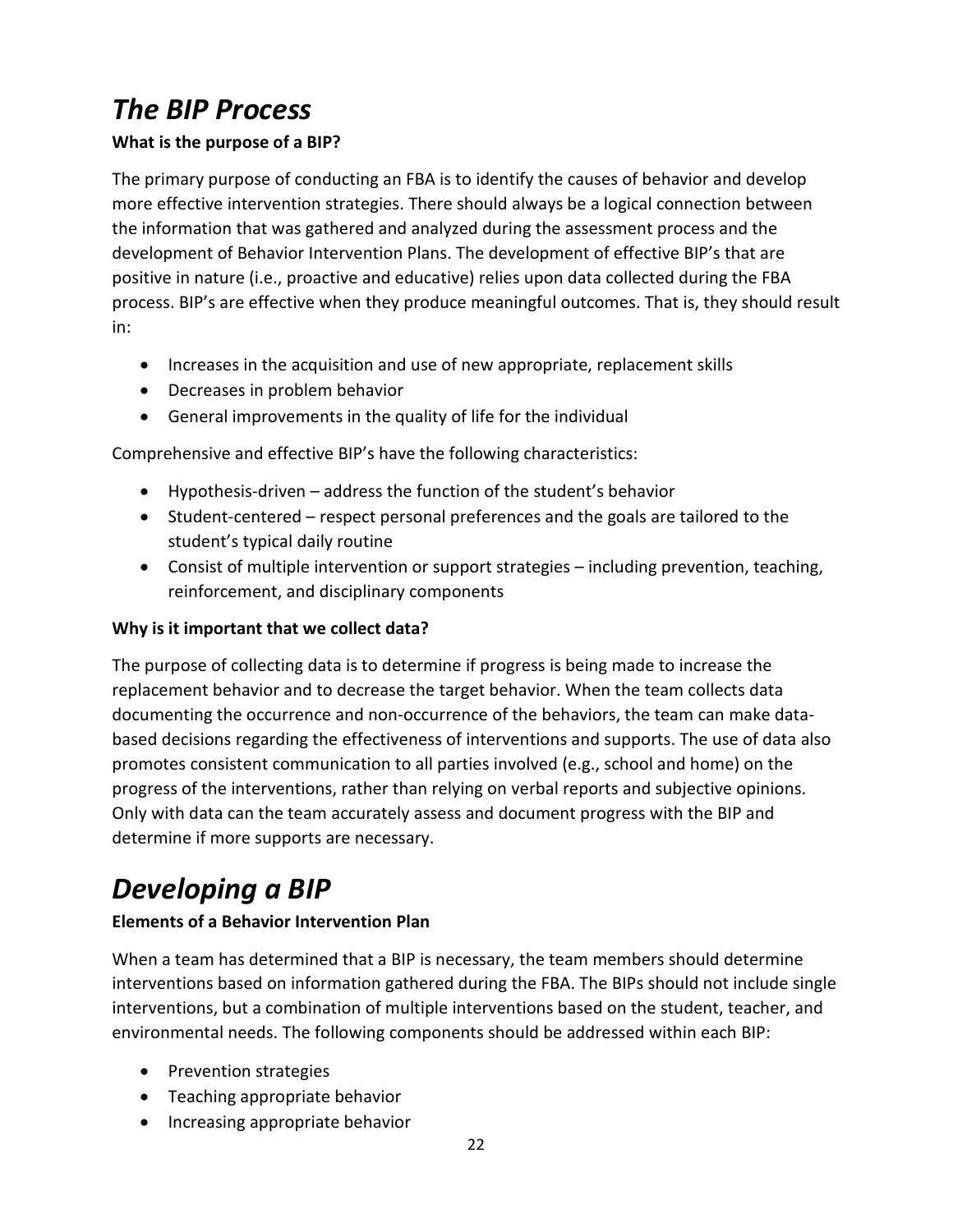- Decreasing inappropriate behavior
- Safety plan
- Progress monitoring
- Implementation and support

### **Addressing Behavioral Function**

To effectively redirect behavior, the team must understand the function of the behavior. Interventions should not be designed based on the type of behavior (e.g., aggression) but should differ depending on the motivation behind the behavior.

Examples of Function-Based Interventions:

If a student's behavior functions to gain attention, the interventions may include:

- Teaching the student appropriate ways to get attention
- Systematically teaching the student to tolerate longer and longer wait times to get attention
- Giving teacher attention following appropriate behavior

If a student's behavior functions to escape a difficult academic task, the interventions may include:

- Teaching the student to use socially acceptable escape behavior (e.g., asking for help)
- Providing assignments within the student's skill level (if a skill deficit)
- Provide strategies and supports to assist the student (e.g. direct instruction, working with peers)
- Reinforcing when the student gradually spends more time on the undesirable task

Two students may exhibit the same behavior but with different functions. Therefore, it is important to understand the function of the behavior and match interventions to the function.

## <span id="page-21-0"></span>*Selecting Appropriate Interventions*

### **Prevention Strategies**

What strategies can be implemented to prevent the problem behavior from occurring and to facilitate success? These strategies typically involve manipulating identified antecedents ("triggers") and setting events. Types of prevention strategies may include:

• Avoiding or eliminating certain triggers – (e.g., make adjustments to where or when the problem behavior occurs, the subject/activity during which the problem behavior occurs, people present when the behavior occurs, etc. Some examples include avoiding large crowds, avoiding requiring repetitive tasks, avoiding exposing the student to long delays, allowing the student to take frequent breaks during difficult work activities, providing time alone or time to regroup after a negative event, etc.)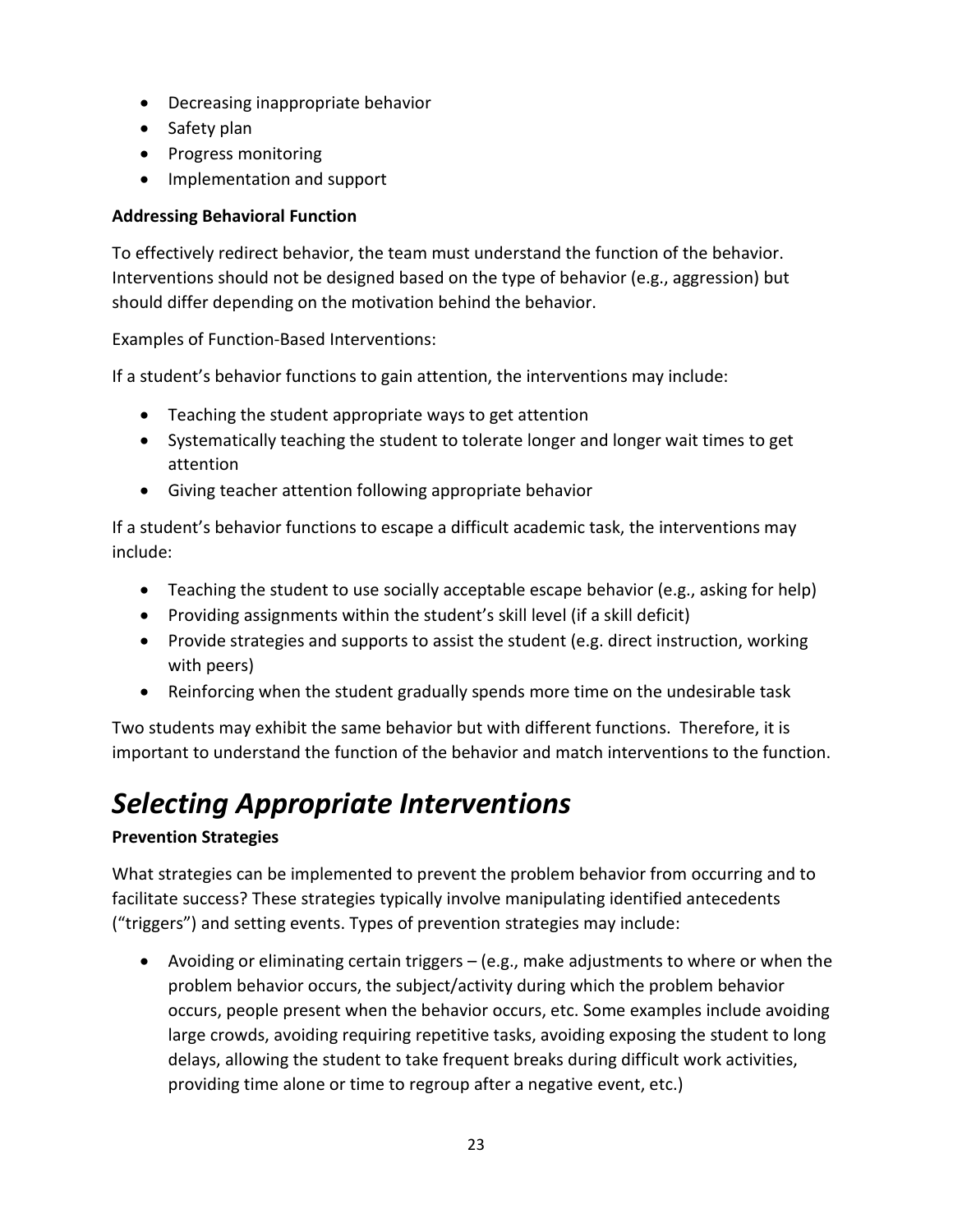- Adjust the structure  $-$  (e.g., provide choices, state clear expectations for student performance, schedule preferred activities in daily routines, schedule non-preferred activities among preferred activities, etc.)
- Modify the curriculum/tasks/instruction (e.g., change voice intonation, mix difficult work with easy work, etc.)
- Make environmental modifications (e.g., preferential seating, changing seating arrangements away from an instigating peer, minimizing or eliminating distracting materials, change the lighting, create quiet areas, etc.)
- Design social supports (e.g., peer mentor/tutor opportunities, parent-teacher communication systems, positive peer reporting interventions, transition supports, etc.)
- Use specialized equipment or materials  $-$  (e.g., visual strategies to help provide structure or prompts for appropriate behavior, communication system or books, assistive technology, etc.)

### **Teaching Appropriate Behavior**

The main purpose of a BIP is to teach a student more acceptable behaviors that can help eliminate the inappropriate behavior.

In order to teach appropriate behavior, first consider the replacement behavior. Replacement behavior is defined as a behavior that is either compatible to the target behavior or will serve the same purpose (function) as the target behavior, but in a more appropriate way. An example of a replacement behavior includes teaching a student to use a non-verbal signal to let a teacher know he/she is frustrated instead of tearing up a paper.

A replacement behavior should be determined by using the following format: **Rather than…** (describe the target behavior) **…I want this student to** (describe the replacement behavior) **…in order to...** (describe the function / "pay-off"). For example: "Rather than yell out during class, I want Heather to participate in group instruction by raising her hand in order to gain peer attention appropriately."

The team should list examples of situations when the use of the replacement behavior is appropriate. If the behavior is to seek teacher attention and the replacement behavior is raising a hand, the team may list examples such as anytime he has a question, needs help, wants to tell the teacher something, and needs to use the restroom. Care should be given to select a behavior that likely will be elicited by and reinforced in the natural environment. For example, using appropriate problem-solving skills on the playground will help the student stay out of the principal's office.

### **Instructional Strategies:**

The team should determine types of teaching strategies and procedures the student needs to learn to ensure the appropriate behaviors are chosen. These teaching strategies include direct instruction, guided practice, group instruction, reminders, visual supports, modeling and rehearsal. Teaching a student lagging or missing skills may help reduce behaviors. For example,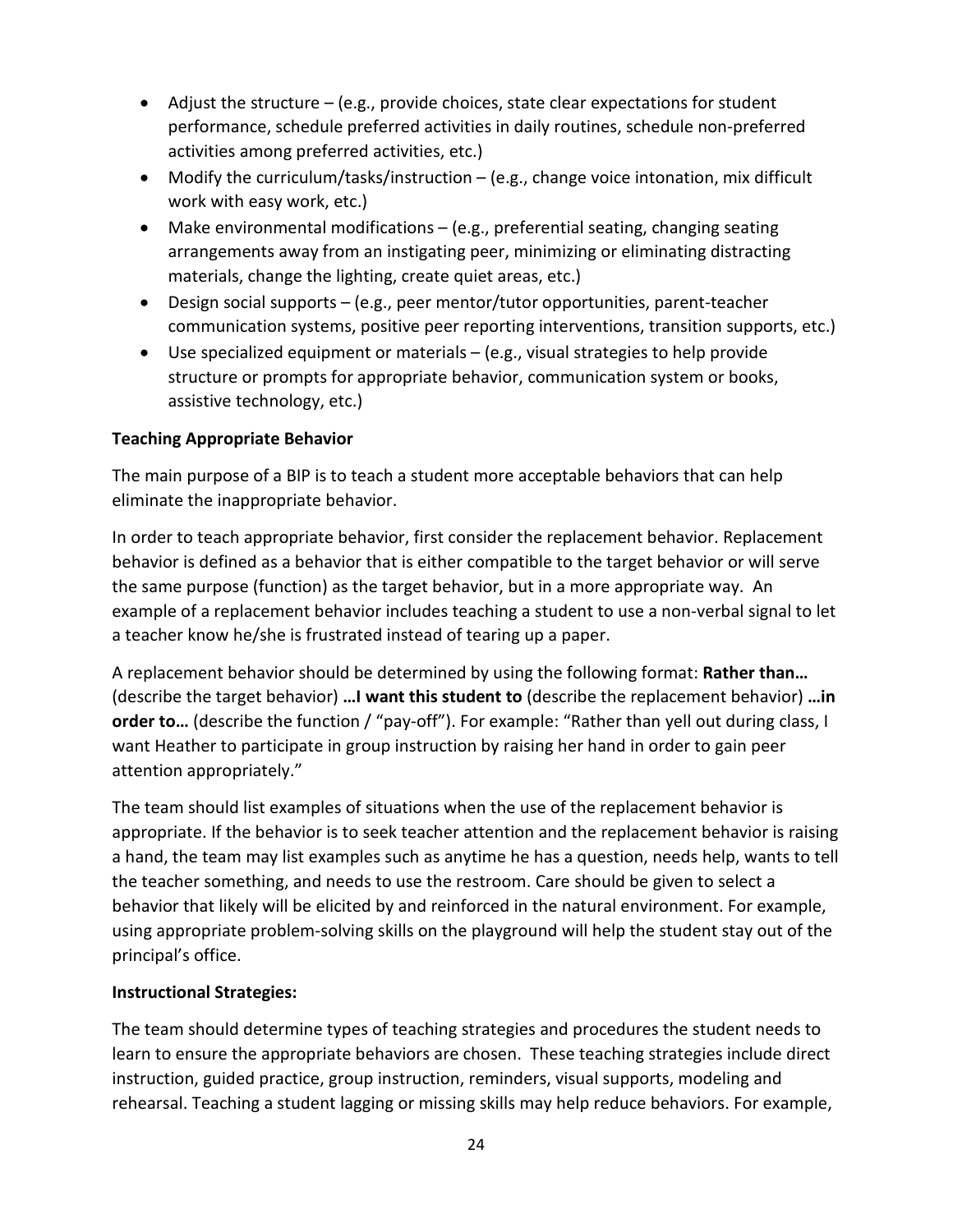teaching a student organizational skills may help prevent frustration when a student faces multiple tasks.

### **Increasing Appropriate Behavior**

It is important to develop procedures to reinforce the occurrence of the replacement behavior and any other appropriate behavior. A reinforcer is something that is given after the occurrence of behavior that results in an increase in the behavior. The team must determine reinforcers that can be used to motivate the student to engage in the replacement behavior and other appropriate behavior. Examples of a reinforcer include specific verbal praise, social interactions, access to certain items, activities or privileges. The team should use knowledge of student performances and strengths to define reinforcers. The team might ask a student what type of things he or she likes, watch for and record any preferred activities, or use an informal reinforcer assessment checklist to identify any preferences. It is a good idea to vary the type of reinforcers given to the student, so that the student does not tire or become bored with a particular reinforcer.

Reinforcers should only be delivered contingent upon the occurrence of appropriate behavior. They should never be used as a bribe to get the student to behave appropriately. They should only delivered if the student already has exhibited an appropriate behavior. There are many different methods to deliver reinforcers, and the team must decide what procedures they will use to reinforce the appropriate behaviors.

- Establish specific behavior criteria what exactly should the student do to earn the reinforcers?
- Determine schedule of reinforcement how frequently can the student earn the reinforcers?
- Identify the delivery system what intervention components will be used to monitor the student's behavior and deliver reinforcement (e.g., self-monitoring, behavior contracts, point system, behavior charts, etc.)?

The procedures should detail how the reinforcers will be given, when they will be given, how the student can earn them, and when the student can redeem any awards. It is important to be consistent in the frequency of delivery as well as the amount given. Make sure that the student is reinforced more often for the replacement behavior than he or she was previously for the problem behavior (at least twice as often). The team can use information collected during the FBA (i.e., baseline data) to determine the frequency with which the problem behavior occurred and was previously reinforced. This information can then be used to determine how often reinforcement should occur for appropriate behavior (example: on average, Cameron disturbs instruction two times each 55-minute math class; therefore; the pay-off for his inappropriate behavior occurs about every 30 minutes. So, his behavior intervention plan should call for a rearrangement of his instructional environment so that he has an opportunity to engage in and be positively reinforced for appropriate behavior at least every 15 minutes). The general rule of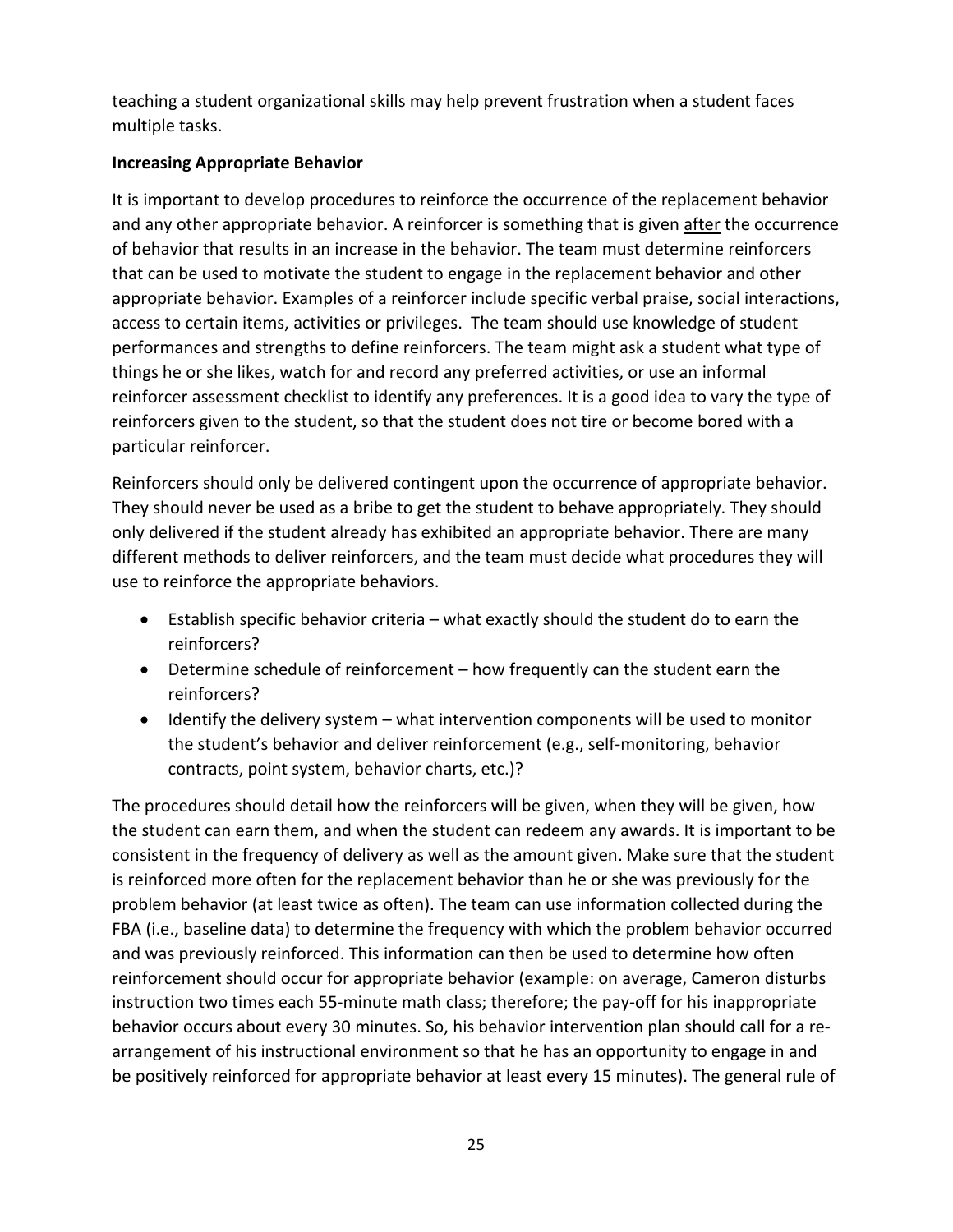thumb is to use a ratio of four positive to every one negative to encourage more appropriate and positive interactions to remain proactive.

When determining procedures, remember that the reinforcer must be a better pay-off than the pay-off that the student receives from engaging in the problem behavior. In some cases, it may be necessary to initially offer a student "non-contingent" access to a reinforcer (e.g., no strings attached), especially if the reinforcer is something he or she has never had before. To introduce the reinforcer, they would initially "sample" the reinforcer by letting them participate in the highly preferred activity or interaction. If the student enjoys it, access to that activity would later depend on the student engaging in the desired appropriate behavior.

Initially set obtainable goals for earning reinforcers. If the goals are set too high, the student will never access the reinforcer and no behavioral change will occur. The team will need to define gradual change toward the desired behavior, giving the student an opportunity to experience success.

If the student lacks intrinsic motivation (seeing the personal value of performing a behavior), it may be necessary to initially reinforce the behavior with some type of extrinsic reward, such as activities, tokens, or rewards (some type of tangible item). If doing so, we must remember to "fade" the extrinsic reward or be gradually replaced with more naturally occurring rewards such as good grades, approval from others, or the pleasure that comes from success. Of course, fading will only be a consideration once the student has shown an increased ability and willingness to engage in the appropriate, desired behavior. In order to accomplish this fading process, the extrinsic rewards will need to be paired with the intrinsic reward. The purpose of pairing the extrinsic with the intrinsic is to teach the student that the behavior is a positive behavior so that the intrinsic motivation will become just as valuable as the extrinsic (example: A middle school student who has completed all his homework for the week gets to attend a popcorn party. Along with attending the party, the teacher may also say something such as; "Josh, you have completed all your homework this week and you are much better prepared for class. You must feel good about yourself and proud of all the hard work you have done").

#### **Decreasing Inappropriate Behavior**

This section focuses on developing strategies that describe how adults and peers should respond to the student when the problem behavior occurs.

When the behavior occurs, the interventions should not provide the student with the desired "pay-off." Refer to the hypothesis in the student's FBA to identify the student's "pay-off" or the function of the student's behavior. If the intervention provides the "pay-off" then the behavior will continue to occur and may even worsen. For example, if a student's behavior occurs to escape class, one would not develop an intervention that results in the student leaving class.

The consequences that will be administered should go from least restrictive to most restrictive. This means that the team should not resort to the most punitive consequence as the first intervention to try but should start with the less intrusive procedures.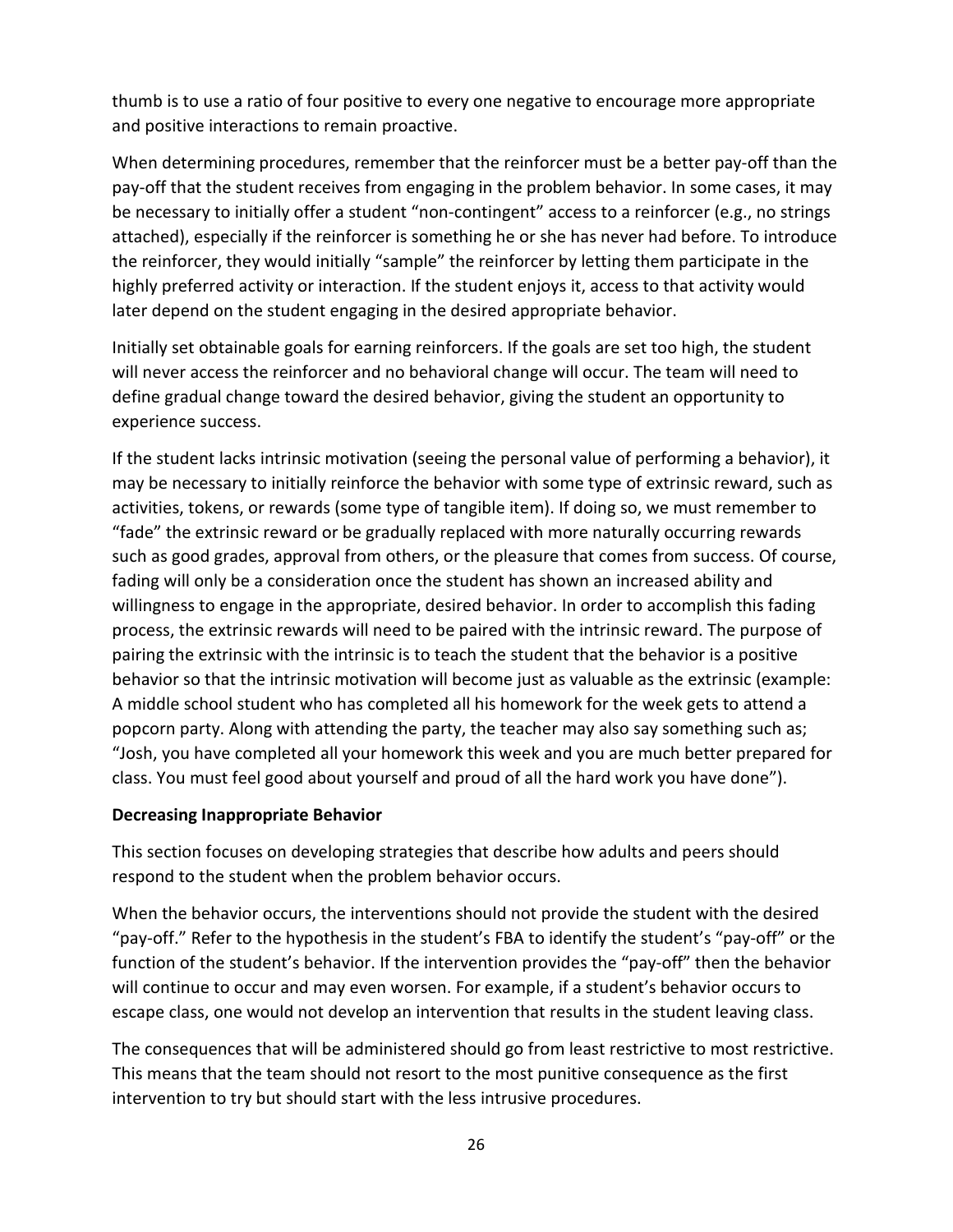The following are examples of interventions or consequences to inappropriate behavior:

- Modify the environment and/or use proximity management
	- o Changing the seating arrangements
	- o Rearranging the room or furniture
	- o Moving the student closer to the teacher
	- o Eliminating distracting items in the classroom
	- o Posting rules or expectations in the classroom
- Ignoring occurrences of problem behavior and attending to the appropriate behavior of other students
- Prompting or redirecting each occurrence of the behavior by:
	- o Giving a verbal prompt/reminder
	- o Giving a non-verbal (e.g., gesture, gentle guidance) or visual prompt/reminder
	- o Clarifying or re-teaching expectations and rules
	- o Utilizing precision requests to ensure follow through
	- o Completing a teaching interaction (I do, we do, you do)
- Apply a structured consequence for the inappropriate behavior, such as:
	- o Loss of incentive/privilege
	- o In-class break time
	- o Positive practice
	- o Restitution
	- o Parent contact or conference
- Implement a problem-solving or reflection activity
- Implement a level system including a hierarchy of consequences for inappropriate behavior

When ignoring problem behavior or using precision requests to ensure follow through, often the behavior may get worse before it gets better. Because the "pay-off" is no longer being delivered, the student will often escalate the behavior or engage in a different problem behavior in an attempt to receive the "pay-off." If when the behavior escalates, the "pay-off" is delivered, the student has learned to display the behavior at an even higher level than she or he used before. As a result, the teacher's attempt to change the student's behavior was ineffective and the student has actually become more adept at using the problem behavior. To see changes in the behavior the person implementing the procedure must be consistent and follow through and not give in to the behavior.

Example: Previously Shay would cry when she could not be the "line leader." In order to quiet her, the teacher previously would allow her to walk at the front next to the teacher. The teacher realizes that this is only making the behavior worse, as it occurs every day. In order to change the student's behavior, the teacher decides to try not letting Shay stand at the front of the line today when she cries. Initially, Shay began crying and the teacher did not allow her to move to the front. However, Shay began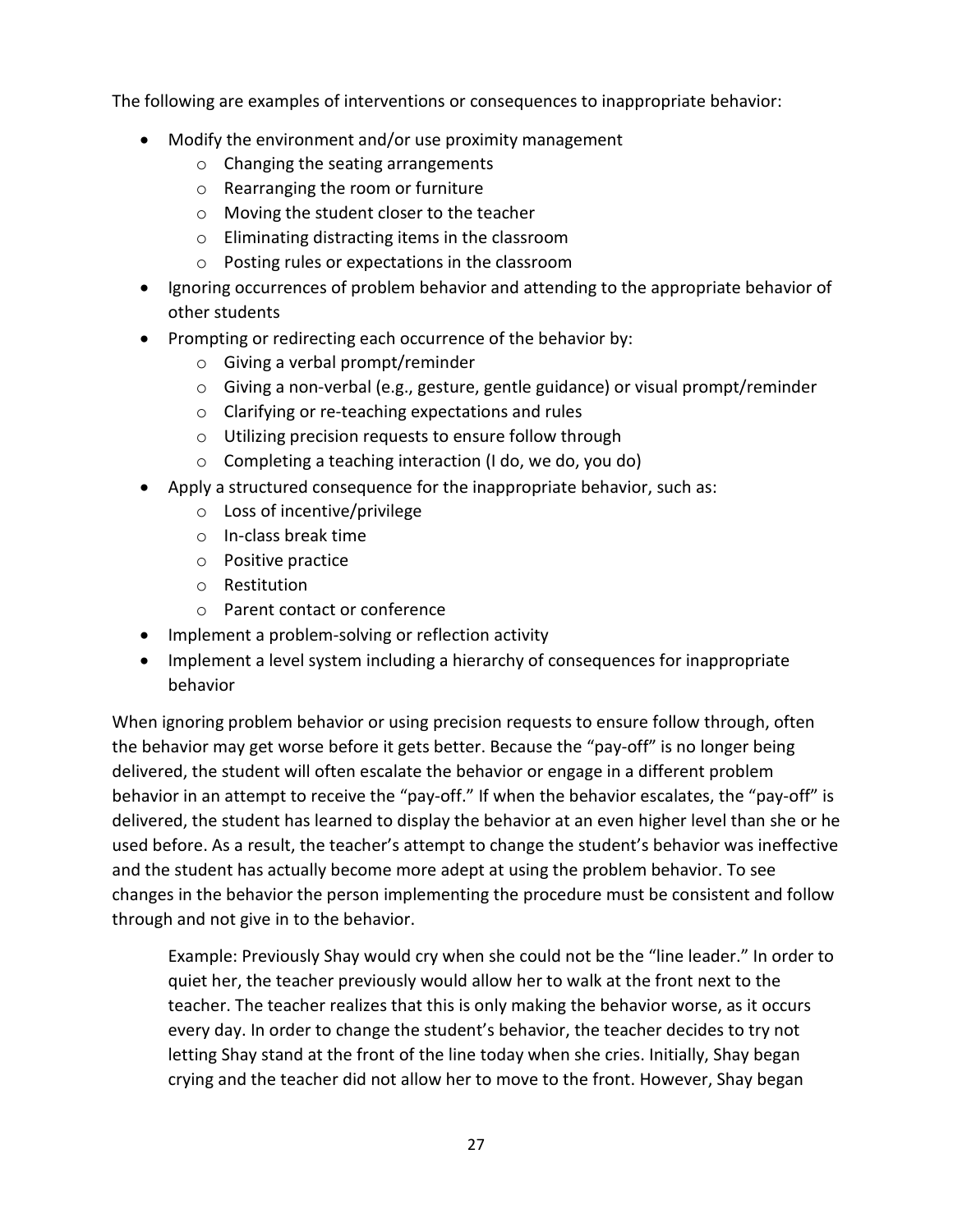screaming and falling on the floor, so her teacher ultimately let her walk next to her at the front. In this example, the teacher gave in and allowed Shay to receive the "pay-off."

Removing a student from the instructional environment should be avoided and implemented as a last resort. When administration steps in and the student is removed, the teacher relinquishes the right to handle the situation and build a relationship with the student.

Time-out or removal from the setting should be avoided if the student is engaging in the behavior to escape a task or situation. By using these interventions, the student receives the "pay-off" because they have been removed from the unpleasant task or situation.

In order to shape behavior, the consequences (positive or negative) must matter to the student. What may seem like negative consequences may actually be positive to the student.

Example: The teacher may say, "Avery, when you use inappropriate language, you will be immediately removed from the activity." The teacher may assume that removal from the activity is a negative consequence, when Avery may think it is a positive consequence – she *wants* to be removed from the activity.

Is punishment ever appropriate? Positive interventions are far more likely to produce behavior changes than punishment. The team should try positive interventions for an appropriate length of time before considering punishment. Punishment does not address the cause of the behavior and it is usually ineffective in the long-term. Punishment, such as suspension, should only be considered in extreme case when the student's behavior severely endangers her or his safety or the safety of others.

### **Guidelines for Selecting Interventions**

After some ideas about positive behavioral interventions have been generated for a student's BIP, teams should consider the following questions. Answering these questions as a team should yield an effective and efficient intervention that the team will adopt and implement as a part of the student's educational program.

- 1. Do the interventions align with the function of the target behavior?
- 2. Are the interventions appropriate given the student's need and current levels of performance?
- 3. Do the interventions directly teach the replacement behavior and other alternative skills?
- 4. Did the team choose interventions that are "least intrusive" and "least complex" and are likely to produce positive changes in student behavior?
- 5. Did the team choose interventions that are most likely to positively change behavior quickly and easily?
- 6. Did the team choose interventions that are least likely to produce negative side effects?
- 7. Do the interventions have evidence of effectiveness with the target behavior?
- 8. Are the interventions acceptable and practical for the team member(s) responsible for implementing the plan?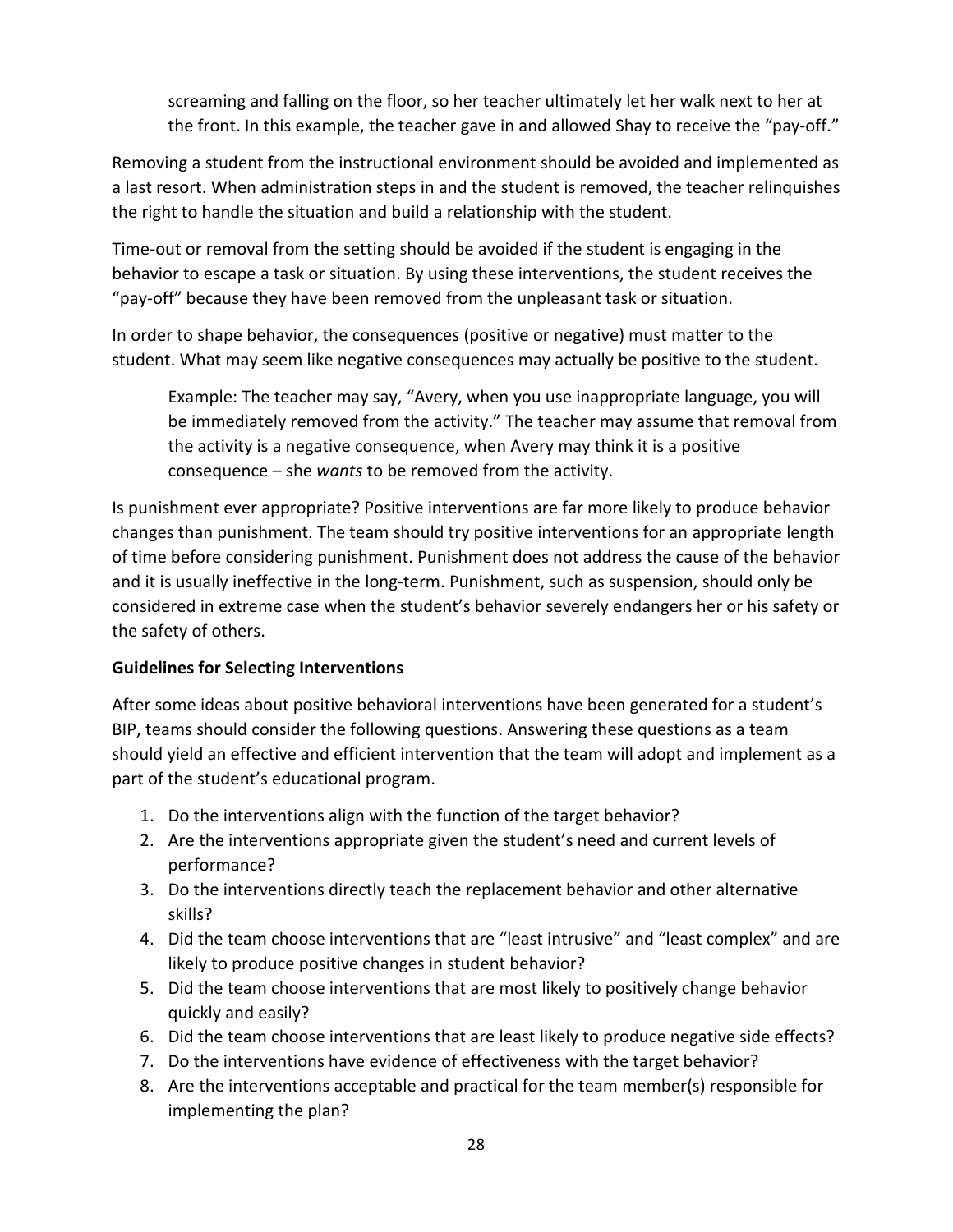- 9. Are the interventions most likely to be accepted by the student?
- 10. Are the interventions most likely to promote a replacement behavior that will occur and be reinforced in the natural environment?
- 11. Is there system-wide support for the use of the chosen interventions?

### <span id="page-27-0"></span>*Frequently Asked Questions*

### **How often should we review the FBA & BIP?**

To ensure the FBA remains current, the FBA should be reviewed by the team, at least annually, to determine if the results are still reliable and relevant. It is encouraged to review the FBA during the annual IEP meeting or if applicable, as needed to discuss the student's needs. An FBA may also be reviewed if the BIP data demonstrates no change or negative change in the target behavior.

During the review of the FBA, the IEP team should determine:

- Does the FBA address the current problem behavior that is occurring?
- Is the hypothesis statement, regarding the function of the behavior, still appropriate?

If the answer is "yes" to both questions, the team would document that the FBA remains current. If the answer is "no" to either one of these statements, the team should document that the FBA is no longer current or valid and a new FBA will be developed.

The BIP should also be reviewed by the team, at least annually. Best practice, however, is to review data whenever other school progress is reported. A progress report requires the team to summarize and graph daily data, determine progress or lack of progress with the target and replacement behavior, and determine an action to take to ensure continued success or to promote behavioral success. Data would also help the team determine if the IEP needs to be modified for things such as a change of setting, change in staff or in behavioral supports if there has been an emergence of a more disruptive behavior.

### **What is the relationship between the BIP and the IEP?**

In cases involving a student with a disability, documentation of a BIP must be included in the IEP. On the special considerations page mark that the student's behavior impacts his/her learning or that of others. Information about the BIP must also be included in other areas of the IEP. Best practices are to include the information in the Present Level of Academic Achievement and Functional Performance (PLAAFP), adaptations, and behavioral goals. Behavioral goals should be developed and reflect the target and replacement behaviors in the BIP. If behavioral goals are already created, they should be reviewed to determine if they address the behaviors in the BIP.

### **Is it important that the BIP be implemented as indicated on the IEP?**

It is not enough merely to have documented that the BIP was designed. If school-based teams do not implement the intervention and supports and do not have evidence indicating that they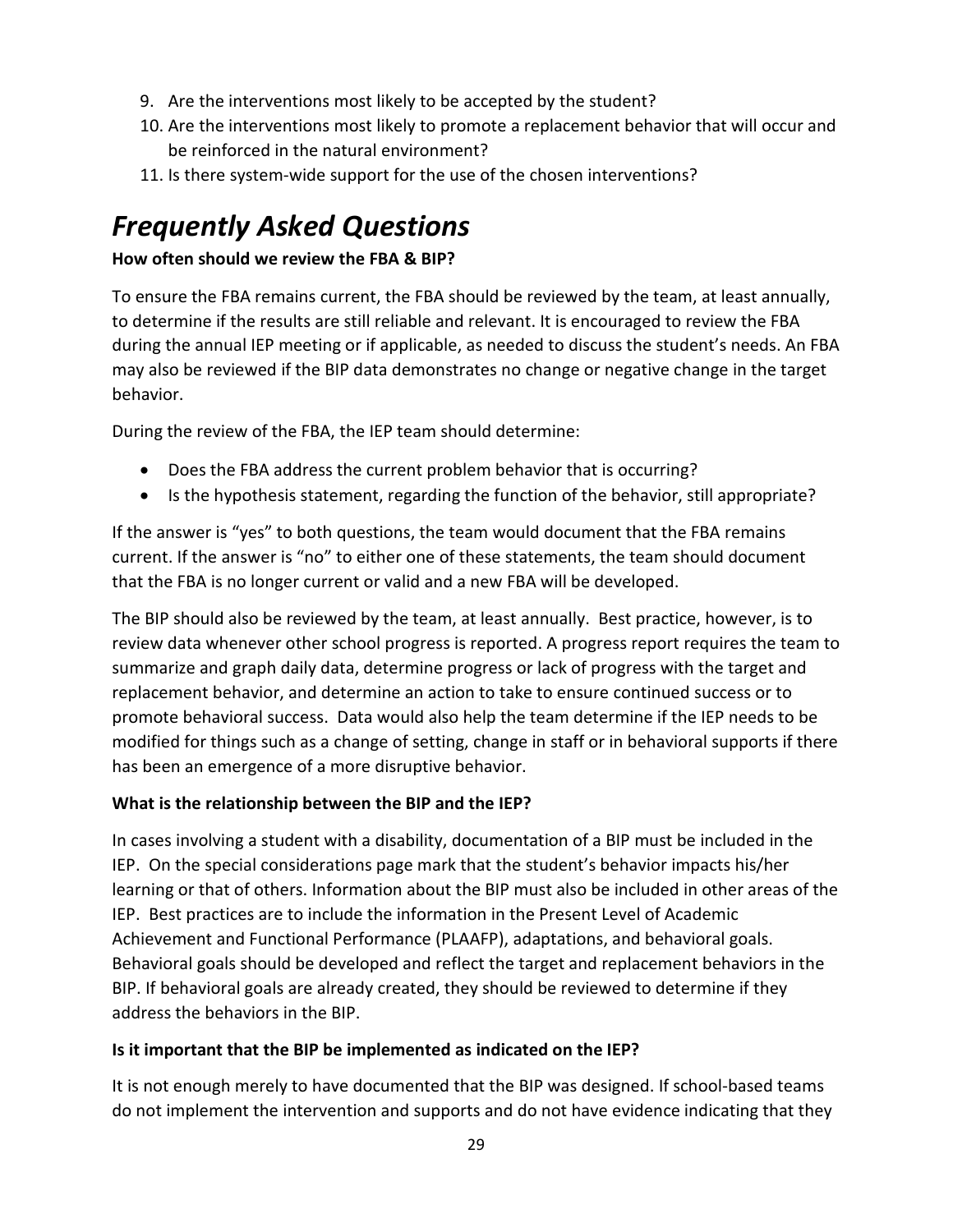have done so, they are guilty of failing to provide a "free and appropriate public education" (FAPE). FAPE is one of the cornerstones of IDEA and stresses that education must be individualized to meet the unique needs and challenges of the student with a disability.

### **What about changes in placement? Is a BIP needed before a change of placement occurs?**

Before a district wishes to move a student to a more restrictive setting, BIPs that have been revised and monitored are important elements that should support the district's decision.

## <span id="page-28-0"></span>*Safety Plans*

If the student's behavior is severe enough to cause harm to themselves or others, a safety plan must be written to address a severe and/or dangerous situation. It will be noted in the BIP where the safety plan can be found and how team members will be trained. The team is still required to implement proactive and positive interventions to continue to teach the student alternate skills. A safety plan is only appropriate if less intrusive or restrictive interventions have been unsuccessful.

The team should spell out the conditions under which a safety plan should be used. This plan should also include the exact procedures that participating team members should implement if these conditions occur. Examples of safety procedures include, but are not limited to: redirecting the student to an alternate activity, clearing other students from the area, ensuring a safe environment (moving furniture or possibly dangerous items), blocking attempts of aggression, requesting additional assistance from designated support staff, creating a safe space between students and others (proximity and position), and/or using an individualized deescalation strategy for the student.

## <span id="page-28-1"></span>*Implementation and Support*

Prior to the implementation of any BIP, the team should determine any training needs, material needs (schedules, prompts, reward systems), or environmental arrangements (seating plans, de-cluttering, removing distractions) that will be necessary before the BIP can be implemented.

Once the BIP is implemented, supports should be in place for both the student and the team members and staff implementing the plan. Both types of support are important for facilitating success and ensuring proper implementation.

### **Supporting the Student**

Sometimes supports are necessary to help students use appropriate behavior. The student may benefit from support from the following sources:

- Peers: Provide academic or behavioral support through tutoring or conflict-resolution activities.
- Families: Provide copies of visual cues that help a student handle frustration during work completion or social interactions.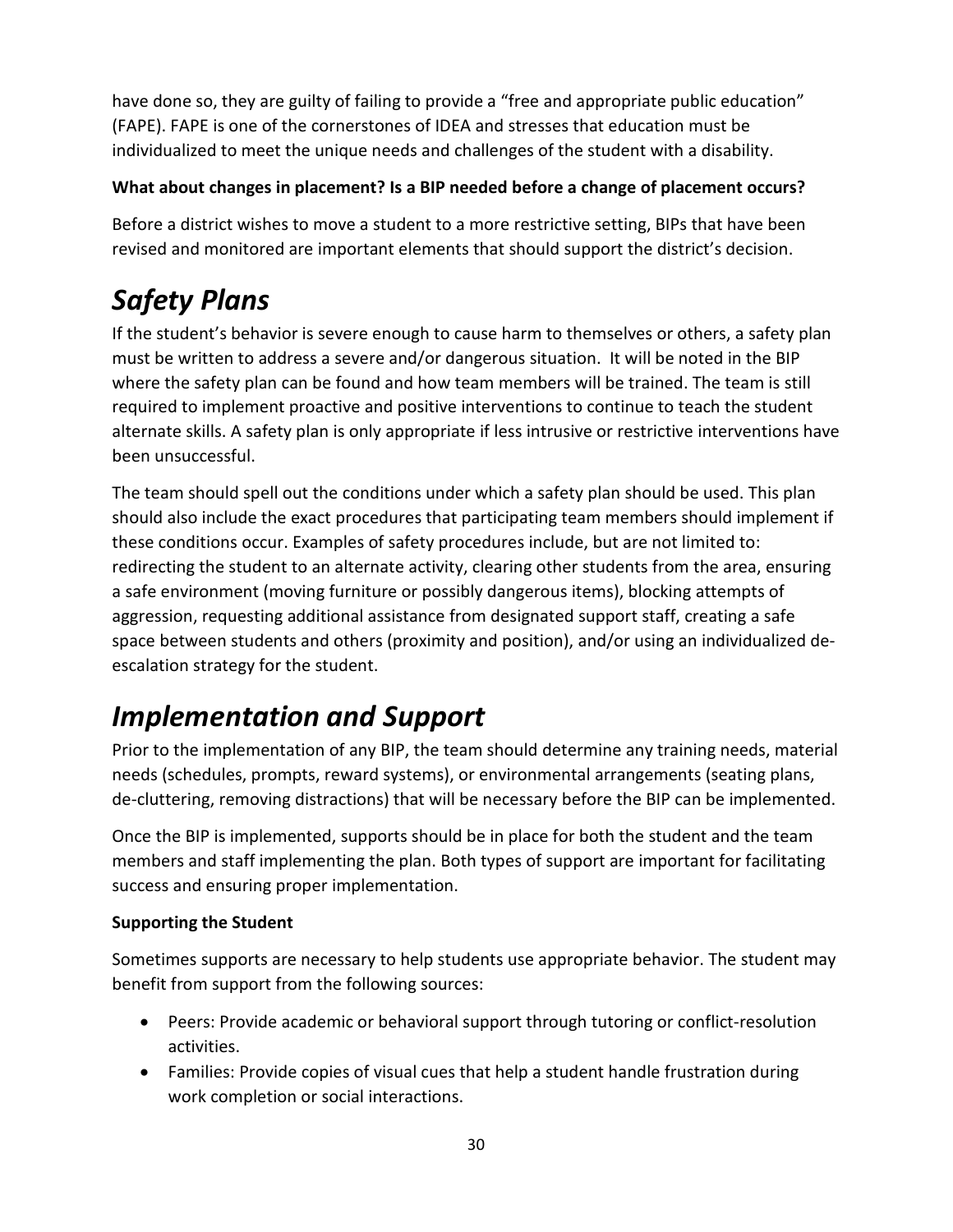- Teachers and paraprofessionals: Provide both academic supports and curricular modification to address and decrease a student's need to avoid academically challenged situations.
- Related Services: provide the student with alternative ways to respond to any situation by working with a speech-language pathologist or help with student's sensory needs by working with an occupational therapist.
- In addition, a variety of adults and students in and around the school and community may contribute support.

### **Supporting the team members implementing the plan**

Often, the responsibility of implementing a BIP falls on the shoulders of one person, typically the teacher. However, this can often lead to "burn out." The person often begins implementing consistently, but tires quickly, resulting in a failure to provide quality services. The implementation of a BIP should never be a one-man mission, but it should be a team process. Although it is typically the teacher implementing the strategies, the other team members can provide support in other ways such as creating materials or graphing data. When a BIP is not supported, it will often affect the implementation of the plan. When the implementation of the plan is poor, the interventions are less likely to produce a positive change in the student's behavior.

### <span id="page-29-0"></span>*Monitoring Progress*

### **Implementation Fidelity**

Implementation fidelity involves determining if the interventions are being implemented as written. This will be easier if the team is very specific when writing the interventions and strategies and if the team documents the individuals responsible for implementing the interventions. If the student's behavioral data indicate "no improvement," determinations must be made to identify if the lack of progress is due to insufficient interventions or to lack of implementation fidelity. This will help determine if interventions should be revised or if training and supports need to increase.

Examples of fidelity procedures:

- "Self-check" or checklist to correspond with each component of an intervention
- Walkthroughs or observations
- Written scripts or lists that detail the responsibilities of each individual participating in implementing the plan
- Student reports about the strategies and intervention
- Review of intervention products (e.g., data collection sheets, completed token economy sheets, reward charts, behavioral contracts)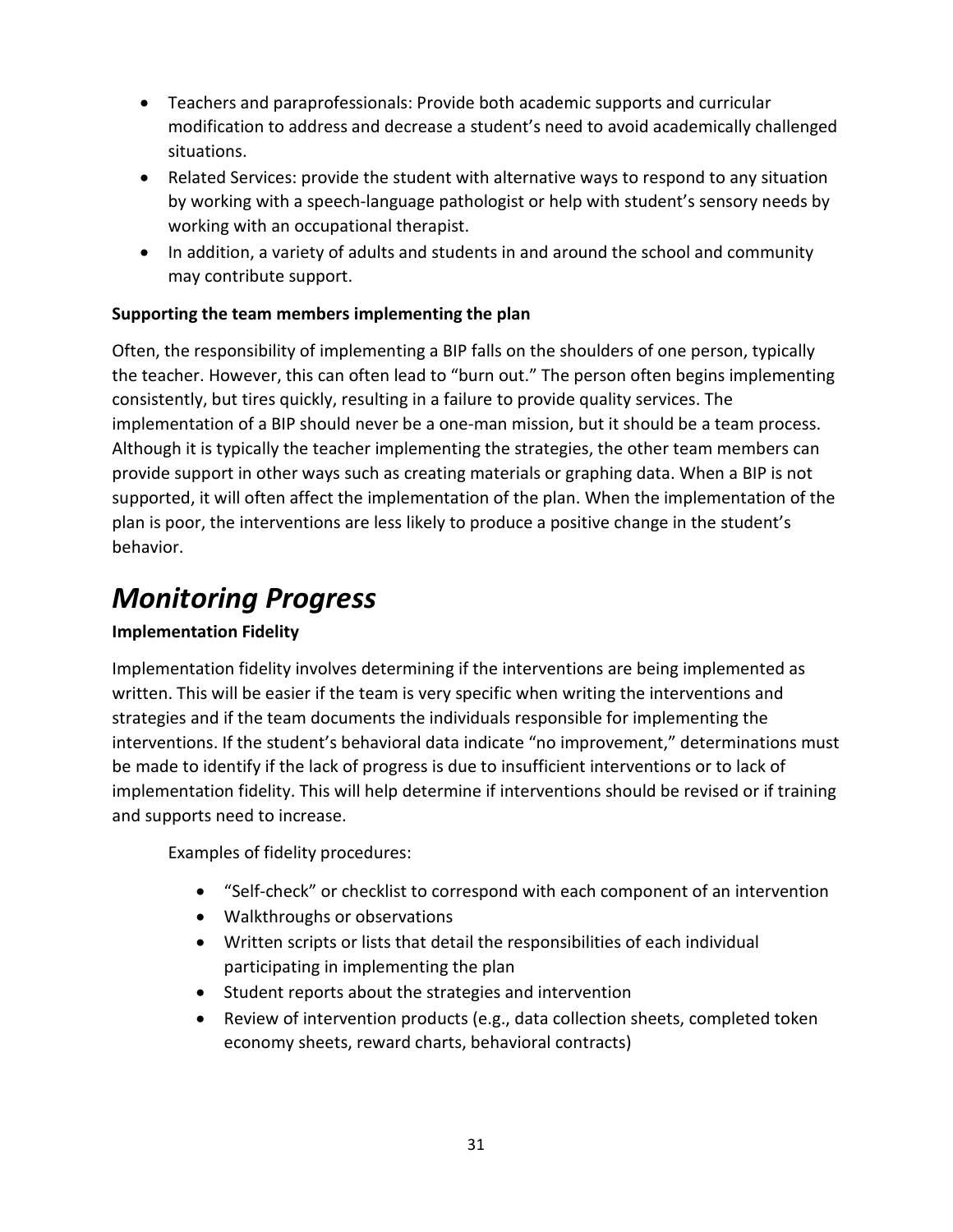### **Behavior Data Collection**

In order to evaluate the effectiveness of the intervention plan, the team must collect behavioral data to accurately measure changes to the target and replacement behaviors. By collecting and analyzing data on a systematic basis, the team will be able to clearly determine whether the program has produced, or is producing, the desired change in behavior. Decisions might then be made to continue or modify the intervention plan.

### **Data Collection and Summary Procedures**

To provide valid and reliable information regarding a student's performance, data collection must be a continuous, ongoing process. If data is not collected accurately or reliably, the team may conclude that a procedure is working and continue it when in fact it is ineffective and should be modified. On the other hand, the team may also conclude that a procedure is not working and terminate it when in fact it was effective and should have continued to produce greater effects. It is recommended that data be collected frequently and consistently. In order to receive an accurate and reliable measure of the level of behavior, best practice suggests daily data collection on both the target and replacement behavior. In addition, data should be collected at least one or two times a week on a comparison peer to provide information about how the student compares to peer norms.

### **Target Behavior**

The desired outcome for the target behavior must be a data-based goal that can be compared to baseline data. For example, if the baseline data indicated that Joshua hits others an average of ten times per day, a desired outcome/goal might be for Joshua to hit an average of two times per day or less. Even though the the ultimate goal is for the student to decrease the behavior to zero, we must set reasonable goals that still indicate significant progress.

### **Replacement Behavior**

Baseline data is not required for the replacement behavior because, most likely, the replacement behavior is not occurring at all. Based on the difficulty of the behavior and the opportunity to demonstrate the behavior, the team must set a reasonable data-based goal for the replacement behavior. For example, if the replacement behavior is to walk away from an instigating peer, a reasonable goal may be that the replacement behavior occurs during four out of five (80%) of first daily opportunities.

### **IEP Goals**

Behavioral goals should be developed in the IEP and reflect the target and replacement behaviors in the BIP. If the behavioral goals are already created in the IEP, they should be reviewed to determine if they address the behaviors in the BIP.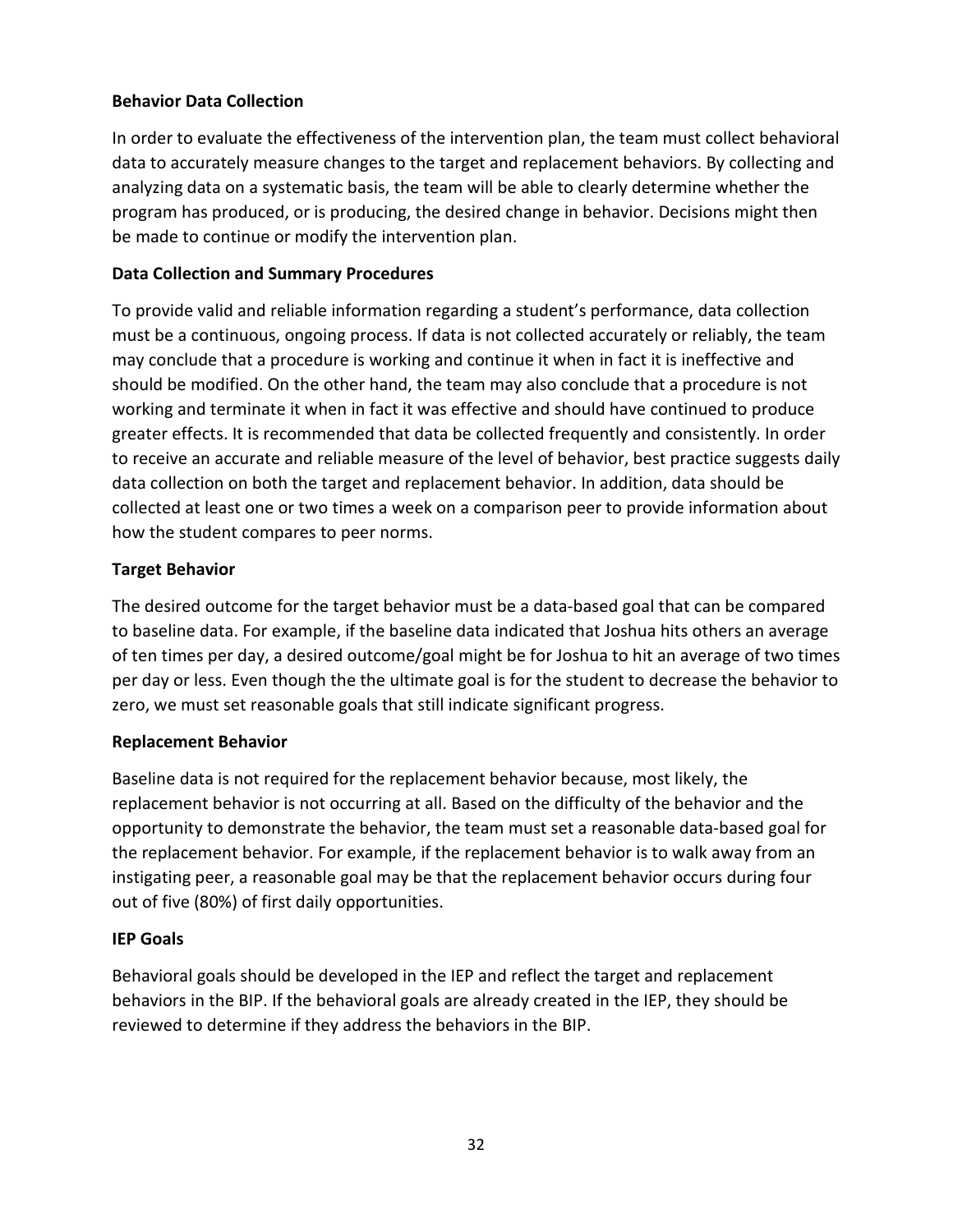### **Determining Progress**

Daily data must be collected and summarized to determine progress for both the replacement and inappropriate behaviors. The inappropriate behavior data should be graphed, and the team should evaluate the data to determine if progress has or has not been made during the review period for the target and replacement behavior. Progress can be described best by the following five levels:

- 1) Behavioral data do not indicate improvement. Revisions are needed.
	- There are negative changes in the behavior, or the behavior continues to stay at the same level with no progress.
	- Revisions may be needed if the interventions have been in place for a while and have been implemented with fidelity. It is likely that the current interventions are not effective and may need to be revised or replaced.
- 2) Behavioral data do not indicate improvement. More time is needed.
	- There are negative changes in the behavior, or the behavior continues to stay at the same level with no progress.
	- More time may be needed if the interventions have not been in place for a while or they have not been implemented with fidelity. It may be that the current interventions have not been effective because not enough time has passed or more training and support needs to occur to implement the interventions reliably.
- 3) Behavioral data indicate minimal improvement.
	- There are slight positive changes in the behavior, although not significant at this point.
	- The team may decide to continue with the current interventions or to make modifications as needed.
- 4) Behavioral data indicate improvement.
	- There are positive changes in the behavior.
	- The interventions and strategies appear to be effective at this point, so the team will most likely continue with the current plan.
- 5) Behavioral data meets desired outcome/goal.
	- The behavior meets or exceeds the desired outcome/goal identified in the BIP.
	- The team may choose to continue with the interventions to ensure that the behavior will be maintained over time.
	- The team may need to meet to set new goals and outcomes.
	- The team may choose to begin to fade out certain interventions or to include additional supports to ensure that the behavior generalizes to all settings and situations.
	- Over time, if the behavior maintains after fading interventions, the BIP may be discontinued. If the team is discontinuing the plan, there should be a team meeting to document the discontinuation.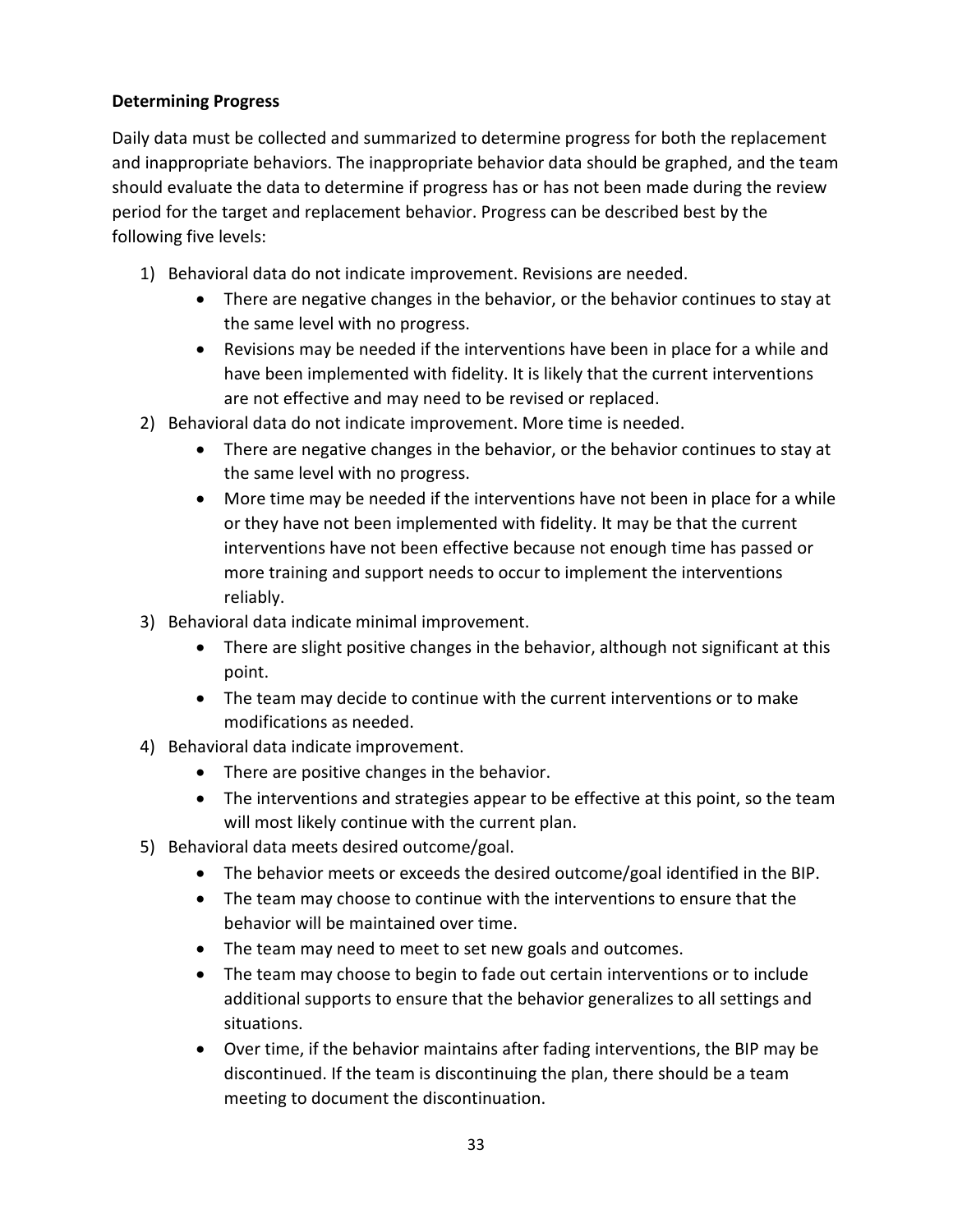## <span id="page-32-0"></span>*Fading Interventions*

Some interventions should be implemented indefinitely while others will eventually need to stop. For example, Ben is learning to use social problem-solving skills instead of getting into fights on the playground. He is learning to ask for adult support when he feels like he might get into a fight, and his team has decided that he can earn points for the class token economy when he seeks help appropriately rather than fighting. Knowing that he cannot get points for the rest of his life, the team has decided to use the technique of fading once Ben has reached the desired outcome/goal. Ben's teachers will gradually decrease the use of points or other tangible rewards when he asks for help instead of fighting. This could be done in several ways:

- 1. His teacher could increase the amount of time Ben has to remain "fight free" in order to receive a reward. For example, he may initially receive rewards daily, but as he reaches criterion, it could be increased to every other day, then once a week, and so on.
- 2. His teacher could award fewer points until he is receiving no points at all. For instance, Ben could initially earn 50 points per day for not fighting. This could be reduced to 40, then 30, and so on until he earns no points at all.

It is very important to note that the social reinforcement should continue and eventually replace the tangible rewards completely. If this process is gradual and Ben is helped to realize the advantages of using appropriate social problem solving, remaining "fight-free" will become intrinsically rewarding to him.

### **Important Questions to Consider when Making Decisions**

The teams should consider the following outcomes when considering changes to the BIP:

- Have there been gains in new skills to enable the student to meet his or her needs in a socially acceptable manner?
- Have there been reductions in the student's problem behavior? Are these reductions satisfactory?
- If there has been little or no increase in new skills, what can be done to enhance acquisition?
- If there has been little or no decrease in problem behavior, are there sufficient increases in new skills? What can be done to better enable the student to decrease problem behavior?
- If there has been little positive development of new skills and/or decreases in problem behavior, has the team:
	- o Implemented the support plan in a consistent manner?
	- o Reevaluated the FBA hypothesis and BIP interventions and support strategies?

## <span id="page-32-1"></span>*Possible Pitfalls to Effective BIPs*

The process of using FBA and BIPs is complete only when the team produces positive behavioral changes in student performance. The best laid plans may be obstructed by any number of